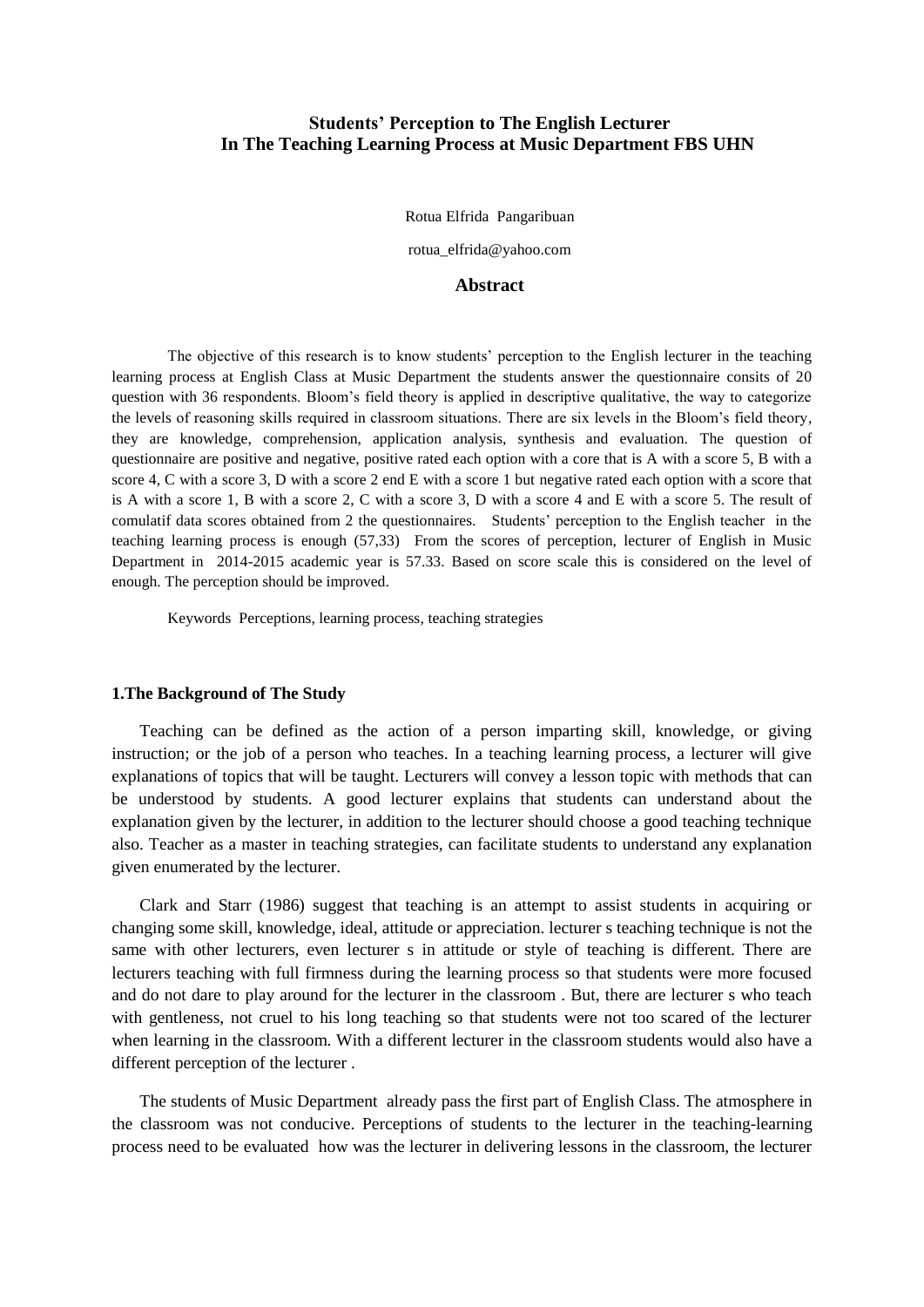technique or method of teaching than to find out what is the students perception to the lecturer based on the personality or the capability of the lecturer in students perception.

the lack of intention to learn a variety of background factors, perhaps some of the factors that build. the perception of the students to the lecturer in the process of learning English. With this background the author has the motivation to improve teaching and learning, so lecturers can deliver lessons with a good topic and students are also willing to learn and listen enthusiastically to listen when the lecturer explain. As well as the authors have the motivation to make the students have a positive perception of the lecturer in the learning process so that between them do not discriminate against the lecturer. Lecturers also need to improve the performance of teaching with integrity and a good personality and choose methods, strategy, and good teaching techniques as well. Therefore, the author has an interest to examine the students' perception to the English lecturer s in the learning process and the authors only examined English lecturer.

There are many lecturers in HKBP Nommensen University, teaching biology, mathematic, phsyics, religion etc. In this research, the writer just focused to Englih lecturer. The materials are taken from method, tehnic, strategey, lecturer's attitude and behavior of English lecturer in teaching learning process that students have perception with the English lecturer in learning English specifically in Music Department .

Based on the backgroud of the study, the research questions formulated as, What is the students' perception of students of Music Departments of their English lecturer in teaching English learning process at Music Department ?

The finding of the study are expected to be useful.

1. Theoretically

 this research would be a new perspective in research of English teaching class for non English department for further research, it will be used as one of the alternative research on the related topics

1. Practically

Readers are able to understands how the students built their perception by the role of their lecturer in teaching learning process.

 In conducting a research, theories are needed to explain some concept or terms applied in the research concerned. Theoretical framework of this research is presented and discussed as the following:

#### **Perception**

Perception, naturally is the process of one's assessment to a particular object. Therefore, perception is seeing activity, integrating and giving assessment on physical object and social object as well, and the seeing activity based on physical and social stimuli, which exist in the environment. Sensations of environment will be worked together with things learned before expectations, value, behavior, memory. on the other hand, better describes one's ultimate experience of the world and typically involves further processing of sensory input. In practice, sensation and perception are virtually impossible to separate, because they part of one continuous process

 Perception is the process by which organisms interpret and organize sensation to produce a meaningful experience of the world. Sensation usually refers to the immediate, relatively unprocessed result of stimulation of sensory receptors in the eyes, ears, nose, tongue, or skin. Perception,. Thus,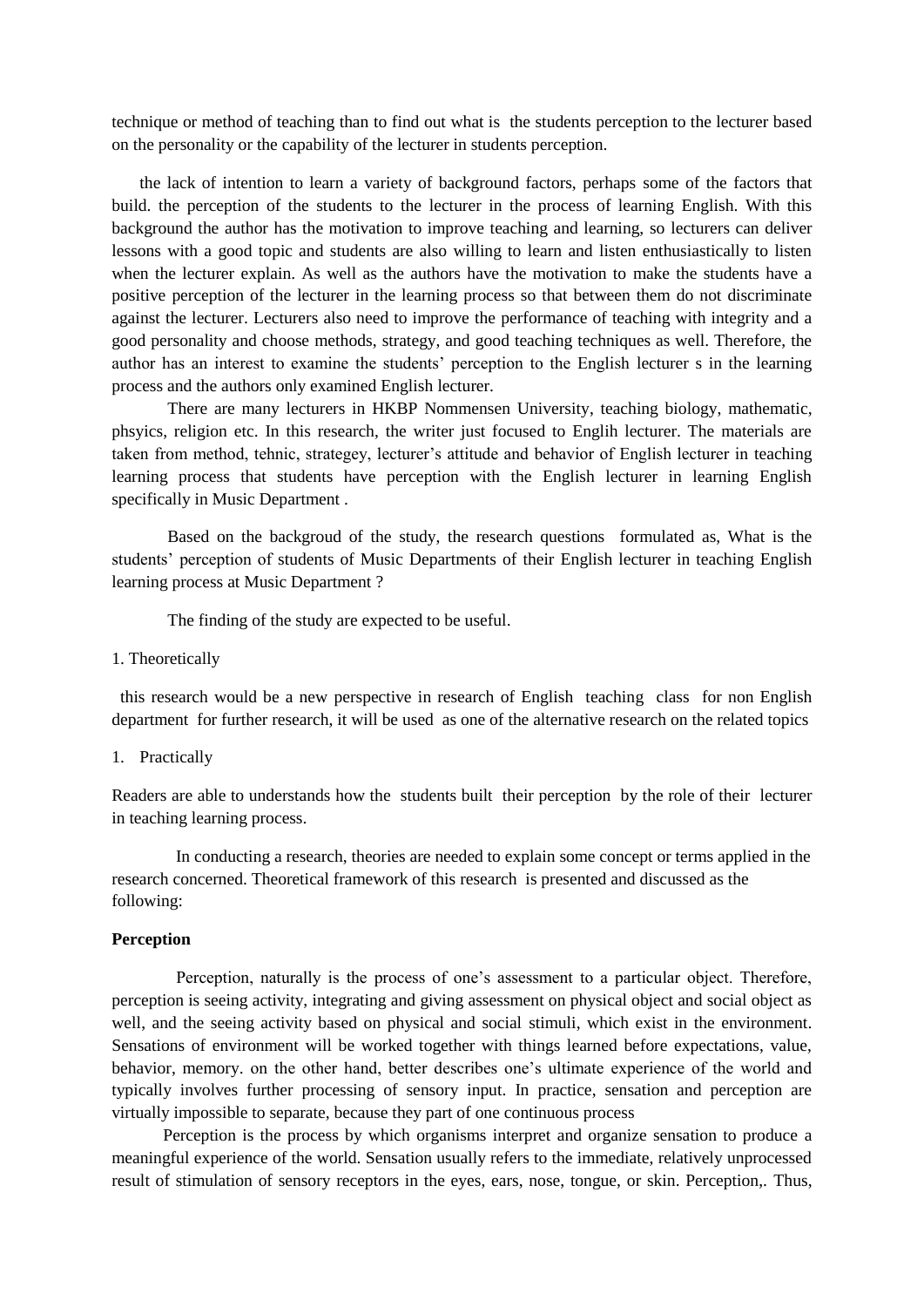perception in humans describes the process whereby sensory stimulation is tanslated into organized experience. That experience, or percept, is the joint product of the stimulation (e.g light waves and sound waves) and their associated percepts suggest inferences that can be made about the properties of the percept process; theories of perceiving then can be developed on these inferences. Because the perceptual process is not itself public or directly in experience), the validity of perceptual theories can be checked only indirectly.

Wagito (1981) said that perception is as psychological process of seeing and the last process of concsciousness, so that those form thinking process.

Branca (1965) said that perceptions are orientative reactions to stimuli. They have in past been determined by the history and the present attitude of the perceiver. In perception process, the individual is demanded to assess on a negative or positive object, like or dislike etc. By perception, attitude will be constructed, that is a consistent tendency to be existing and acted particularly in a particular situation. In relation this, a percept is an organized totality rather than the sum total of individual sensory experiences. In perception, an individual first gains a general impression of the outline of on object or situation, (which is) the percepts quality of organized totality. Branca stated that perceptions are sensations with the addition of same sort of interpretation or indication of the sensation or the stimulus source of the sensation. The interpretation of the indification is the product past learning. So that, perception is biological function ( through sensorial organs) which individual perhaps receives and works with information from environment and acts it changes on environment.

Based on explanation above when connecting to students activities, through perception, one can recognize the world around, that's whole world, which consits of things, human and events. By perception, one also can interact with world around. Specially among people. In socilal life, studying in classroom cannot be separated between students and students, students and lecturer. The intercation between components in classroom makes each componet will give opinion each other, assessment and perceptions. This perception is important to be able to activate communication, so it can improve learning capaciity in class. In this case, perception is a complex process where one taps information from environment. One's perception also effect learning process and motivate students to do learning. That is way; perception is the first impression to success. One's perception in capturing information and events affected by following factor, object abd event.

 Perception becomes as basic way of thinking for someone in learning. Perception in learning affects on memory system, concept construction and attitude development. Perception takes place since every people has senses to penetrate objects and the events around. At the end, perception can affect ways of thingking, working, and attitude of someone. This takes place because the people when taking in information from the environment succesfully adapted attitude, thought or behavior on the informats.

### 1. Memory system

 Several visual sign such as symbol, color, and applied form in teaching material can ease memory system of one about that. By having the specialization, such to useful visual sign so teaching material become easier to penetrate in one's mind.

### 2. Concept construction

 Perception can be developed not only through visual sign, such explained above, but also through organizing material, schedule, and observation. Organizing material can be done by giving example, respond to right or wrong answer, doing exercise, summary or applied model are other ways in concept construction. Besides those, working process of information has important role to learning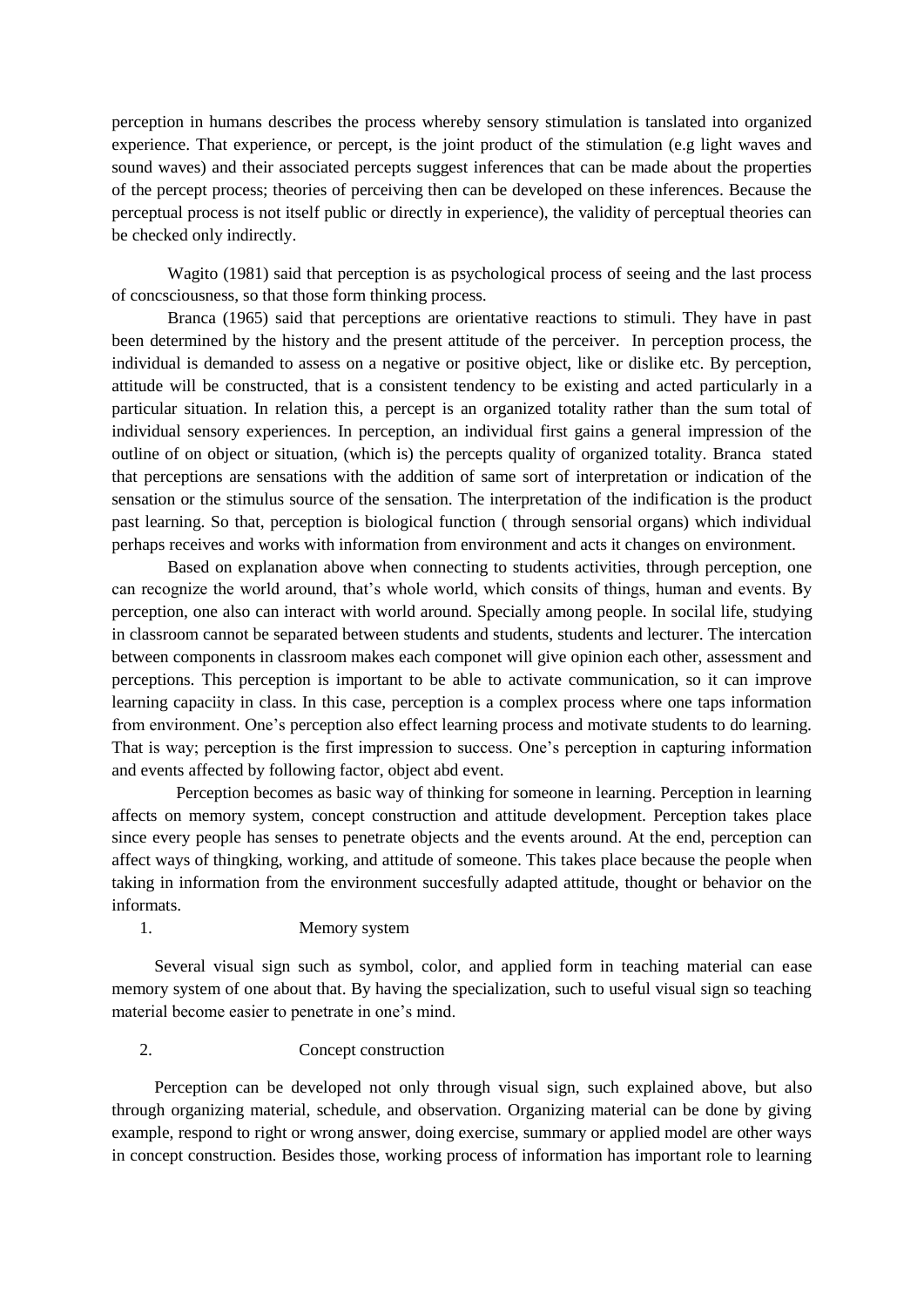process. Good material content and structure are interesting, easy to study, based on students' needs. The suitable choice on communication channel will fulfill easiness of learning process takes place.

## 3. Attitude development

 Interaction between lecturer and students is the key to attitude development. Perception takes place since every people has senses to penetrate objects and the events around. At the ending, perception can affect ways of thingking, working, and attitude of someone. This takes place because the people when taking in information from the environment succesfully adapted attitude, thought or behavior on the informats.

as communicator has an important role on one. In perception, both Perception takes place since every people has senses to penetrate objects and the events around. At the ending, perception can affect ways of thingking, working, and attitude of someone. This takes place because the people when taking in information from the environment succesfully adapted attitude, thought or behavior on the informats.

and students have perception each other. Perception takes place since every people has senses to penetrate objects and the events around. At the ending, perception can affect ways of thinking, working, and attitude of someone. This takes place because the people when taking in information from the environment succesfully adapted attitude, thought or behavior on the informats. Lecturer can developed the students' attitude when he efforts to be a role mode for them. Therefore, more friendly their relationship, easier for Perception takes place since every people has senses to penetrate objects and the events around.

### **Types of Perception in Psychology**

The way human beings derive meaning through the senses, including ears, eyes and touch is what makes man to stand out from the rest of the animate beings. Owing to the complexity of deduction depending on what the senses perceive, different kinds of interpretations emerge. It is these that form the different types of perception in psychology that include amodal, color, depth, form, speech, harmonic pitch and rhythmic perceptions.

#### **1. Amodal Perception**

Amodal perception is one of the most recognizable types of perception in psychology. It is the observation and interpretation of things in terms of depth and motion. For instance, even if one sees only three points in a triangular object, he or she knows that the object is three-dimensional and that there are hidden points on the other side.

#### **2. Color Perception**

Color perception, on the other hand, describes the way the visual senses, denoting the eyes, observe hues and contextualize them in the environment. For example, by interpreting blue as the color of depression, the eyes will tend to always attribute all things of this tinge to be melancholic.

### **3. Speech Perception**

The other types of perception in psychology include those that interpret verbal output. Speech perception, for one, helps in not only understanding one another, but deducing meaning from mere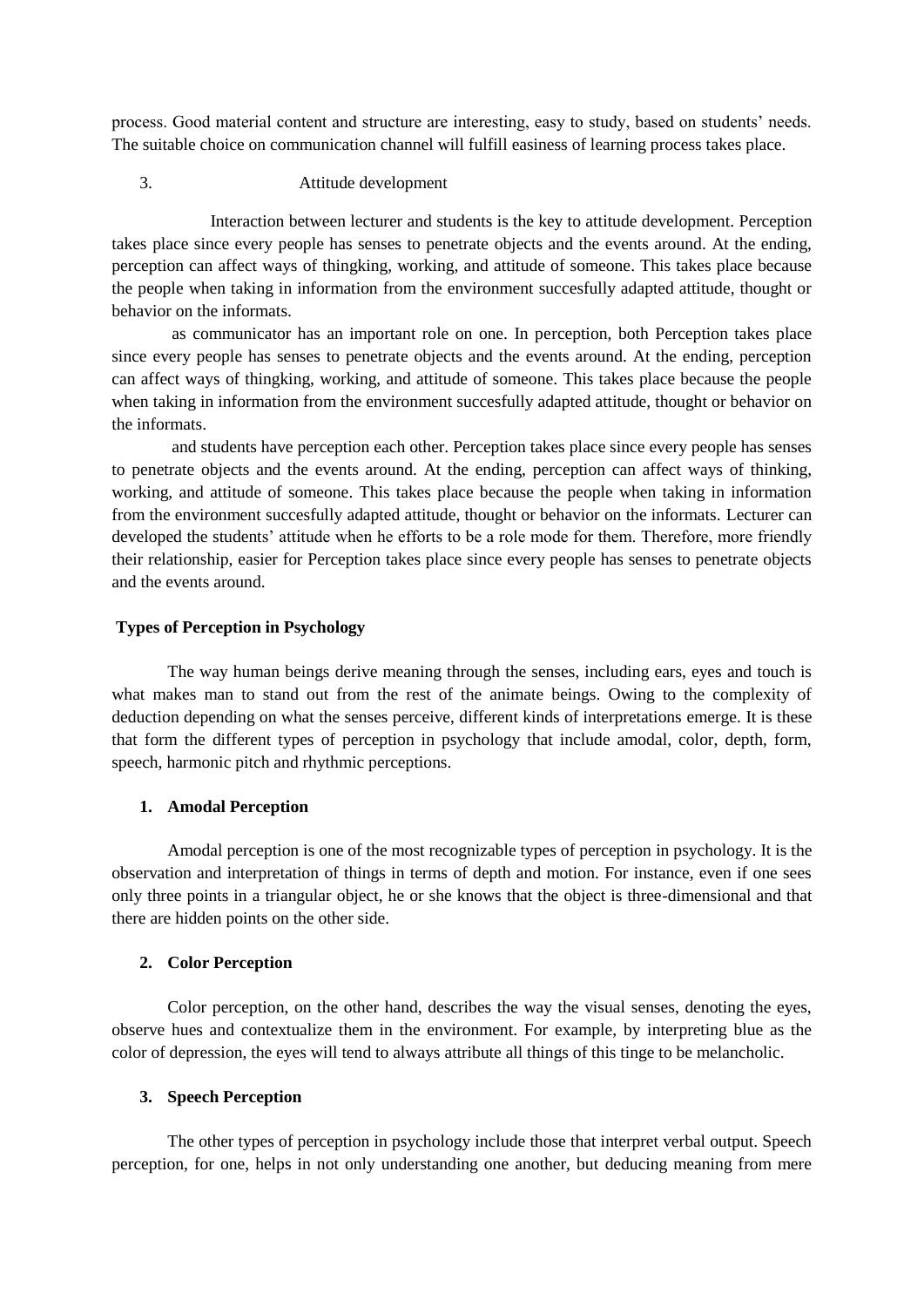sounds. It also indicates the mechanical arrangement of the vocals when another person speaks which means that the listener interprets the speech through the phonetics such as syllables to create meaning.

#### **4. Harmonic Perception**

Harmonic perception, on the other hand, owes to the understanding that the ear usually perceives inter-related notes, as one, to create meaning in sounds. For instance, riffs in a guitar mixed with those of other instruments lead to interpretation of the music as a single output that is simple to listen to rather than one that actually consists of different notes.

### **5. Rhythmic Perception**

Rhythmic perception also follows the same theories in its interpretative methodology, whereby the ear gets into a groove by practically responding to it. For instance, one can easily listen to a beat while humming along to it or tapping along as it continues courtesy of its rhythmic harmony.

#### **6. Depth Perception**

Depth perception also acts as one of the types of perception psychology. It relates to the way the human eye identifies and contextualizes things in space. For instance, though the naked eye cannot see the end of a tunnel, it interprets its possible depth through past experiences such as scientific measurements to know how deep the tunnel can be.

### **7. Form Perception**

Finally, form perception indicates the contextualization of particular objects in a given environment, whereby the eyes sees them as primarily 2-D and at times as 3-D depending on the way of their placement. It is also the understanding of what characterizes the inner and outer core of an object. After seeing an orange, one immediately knows that it is round and has a rough texture on the skin that protects the soft interior.

Therefore, there are different types of perception psychology, each of which with its own interpretative characteristics. The senses can create meaning out of everything by noting characteristics such as depth and form. Understanding music and human speech also uses the senses as a basis of deducting meaning from the respective vocal and musical gestures.

#### **Teaching and Learning Process**

Usman (1997: 05), said that learning is change in the individual due to instruction of that individual and his environment, which fells a need and makes him more capable of dealing adequately with his environment. In this sense there is a word "perubahan" or "change" which means that a person after experiences a learning process, will experience changes in behaviour, both aspects knowledge, skills, and the aspects of his attitude. According to Soejono (1994: 15), "lecturers attempt to teach the students to lead change in the situation in the sense of progress in the process of intelectual development in particular and mental development processes, attitudes, personal as well as skills in general". The success criteria in learning such as a changing characteristics in learning The process of teaching-learning process is as old as human beings on earth. It has been carried out by human beings and even by animals to teach their young ones for successful adjustment in their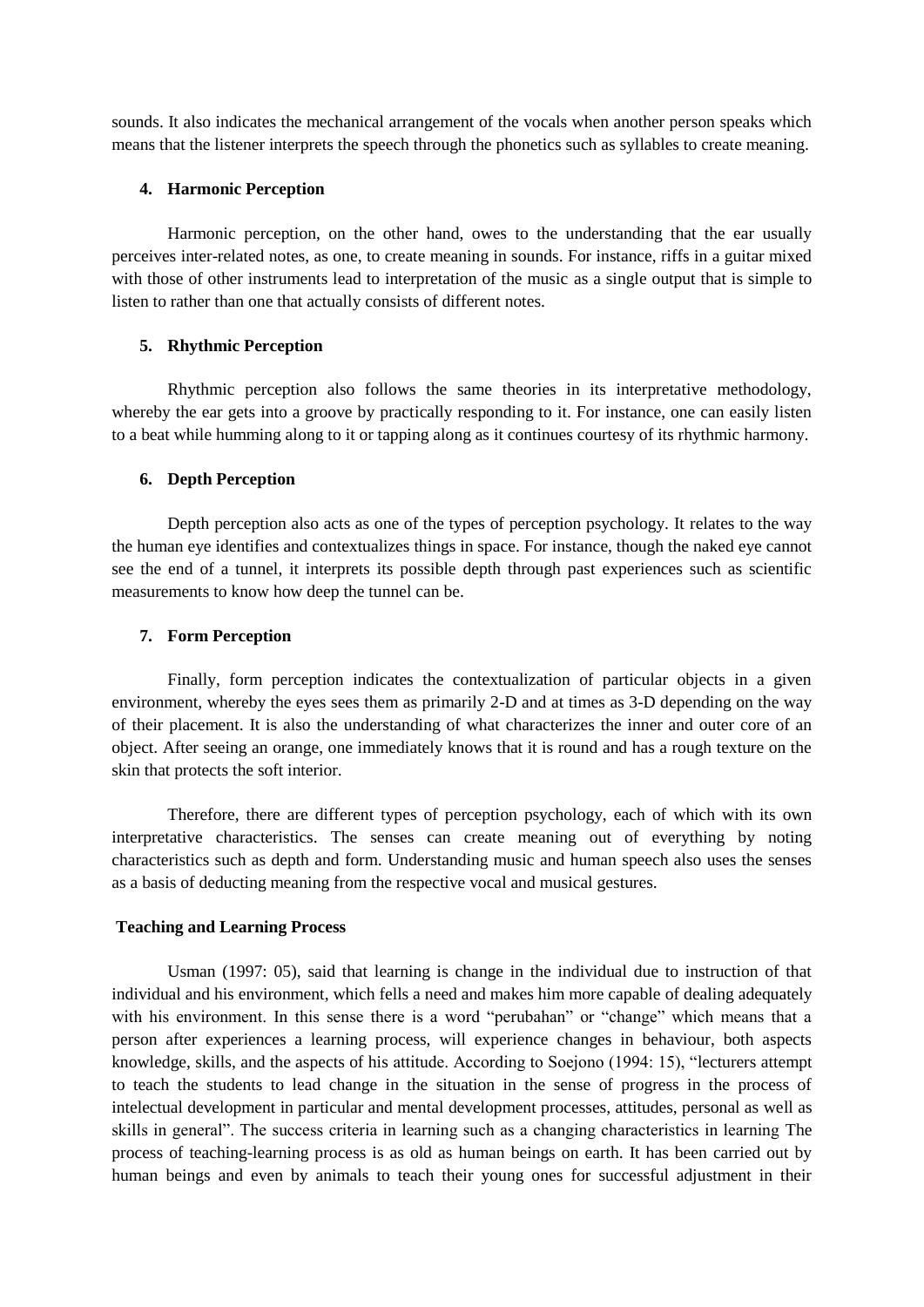environment. The process has undergone several changes from non-formal to formal with the passage of time. Teaching, as conventionally understood by traditional tacher, is the act of disseminating information to the learners in the classroom. Teaching learning process has a meaning and a broad sense than teaching. In the process of teaching and learning activities are the one integral unity between the students' learning and lecturers to teach. The process is the interaction of all components or elements contained in the teaching and learning are related to each other in bound to achieve a goal. Which includes the teaching learning component such as instructional objectives to be achieved, the subject matter, teaching methods, teaching aids, and evaluation as a tools to measure whether objectives are achieved. The last step is to determine an evaluation tool to measure whether objectives are achieved, that the results can be used as a feedback for lecturers to improve teaching quality and quantity of student learning.. Teaching in principles to guide the students in learning activities or implies that teaching is an attempt to organize the environment in the relation with the students and teaching materials that cause the learning process. This understanding has the meaning that lecturers are required to be able to act as organisator of student learning activities and also should be able to use the environment, both in the classroom although in outside the classroom that support the teaching and learning process.

### **Nature and Characteristics of Teaching**

Aggarwal (2008) discuss nature and characteristics of teaching. There are eight nature and characteristics of teaching by Aggarwal such as:

1. Teaching is giving information

There are many things that the students cannot find out for themselves. There are many things that they can never know unless they are told. There are many things the use of which they do not know. These things they have to be told. So one essential part of teaching is communicative knowledge. Knowledge must be given in a systematised manner. Teaching should be made interesting.

2. Teaching is causing to learn

It is wrong to think, that knowledge can be passed on from one person to another like money. Knowledge will be received only when the students are prepared to receive it. Real teaching consists in persuading the child, by one method or the other to learn for himself. The lecturer is an instrument in helping a child to learn and to do things for himself.

3. Teaching is guidance

Teaching is to guide the pupils to learn the right things in the right manner and at the right time. Teaching is to guide the students to do things in such a way that time, material and energy are not wasted.

4. Teaching is a means of preparation

Though preparation for future is not only aspect of teaching, yet it is an important aspect. Teaching is to help the immature child to develpop physically, intellectually, emotionally, and spiritually to participate effectively in the life of the community.

5. Teaching as a skilled occupation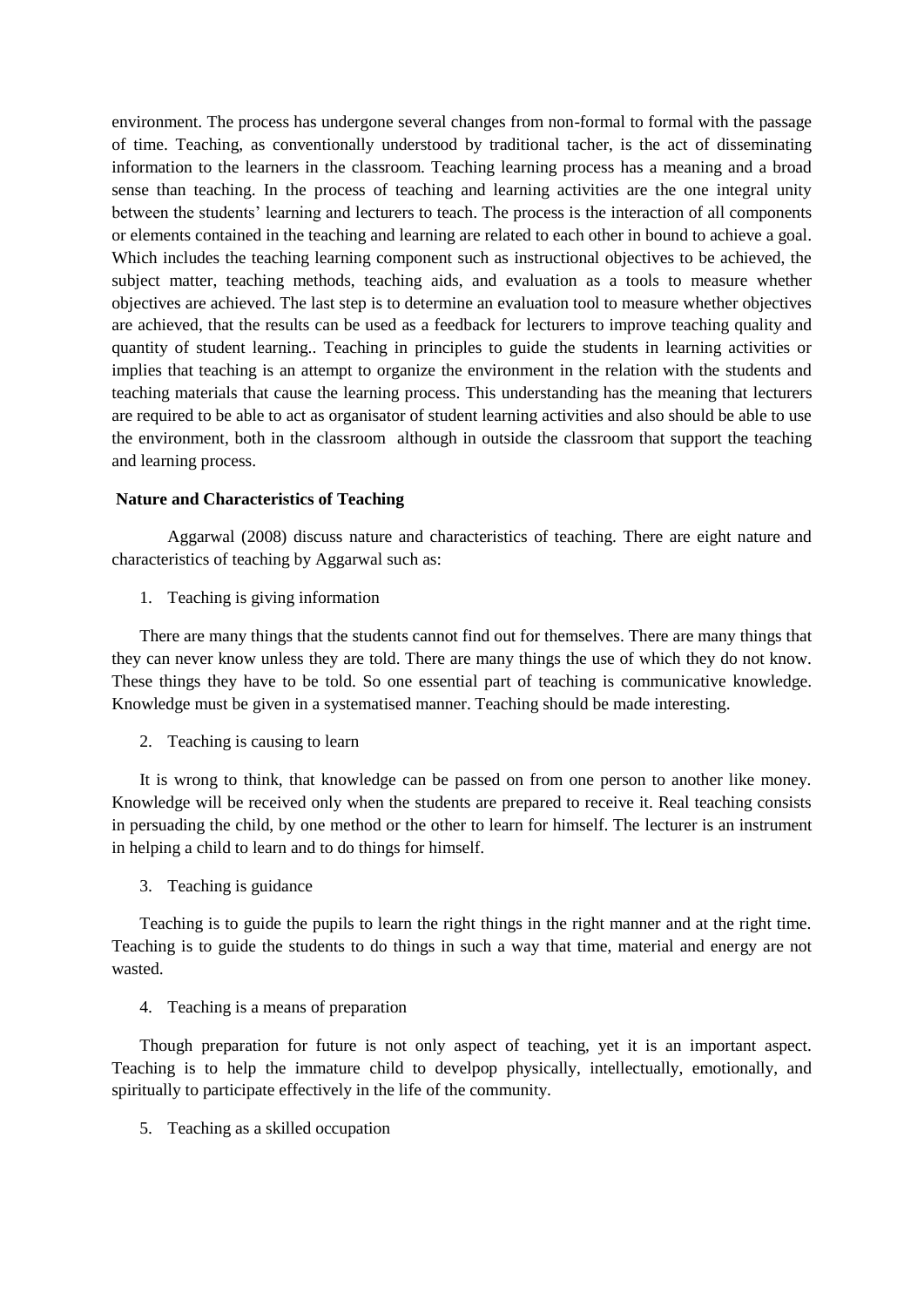Every successful lecturer is expected to know the general method of teaching and instruction in creating suitable learning situations. and also expected to be familiar with the general objectives of education.

### 6. Teaching is a form of social service

The teaching profession is regarded to be a sort of social service and the lectures as servants of society in whose hands has been entrusted the task of shapping and developing the behaviour and conduct of the young children for maintaining and improving the social patterns.

### 7. Teaching as a relationship

Teaching is relationship which is established between three focal points in education, the lecture, the child and the subject. Teaching is the process by which the lecturer brings the child and the subject together. The lecturer and the teaching are active, the former in teaching and the latter in learning.

### 8. Teaching is both an art and science

The nature of teaching in these words, "to be sure teaching like the practice of medicine is very much an art which is to say, it calls for exercise of talent and creativity. But like medicine, it is also a science for it involves a reportoire of techniques, procedures and skill that can be systematically studied, described and improved. A good lecturer, like a good doctor, is one who adds creativity and inspiration to the basic reportoire.

### **Functions of Teaching**

The process of teaching learning is old as human beings on earth. Cauhan,S.S (2008) explain the functions of teaching:

## **1. Explaining, Informing**

The good lecturer is expected to be well-informed in the areas in which he teaches. He is expected to be able to communicate informalation needed for background, enrichement and motivation and on many occasions to explain relationship to children. He should permit the students to practise the knowledge and skills they acquire in the class.

## **2. Giving Security**

Many children are in need of warmth recognition, praise and friendly atmosphere. There are children who feel a sense of loneliness, isolation, rejection, and economic insecurity. The lecturer should identify the needs of such children and when they need protection, he should protect them.

### **3. Intiating, Directing and Administering**

One of the most important functions of teaching is concerned with intiating, organising, directing and making decisions. From morning untill evening, the lecturer faces and handles many problems which require the initiative, direction and administrative abilities. In modern administration, students are associated in decision making activities. The lecturer as the leader of the team should be able to initiate activities and get them organised.

## **4. Giving Security**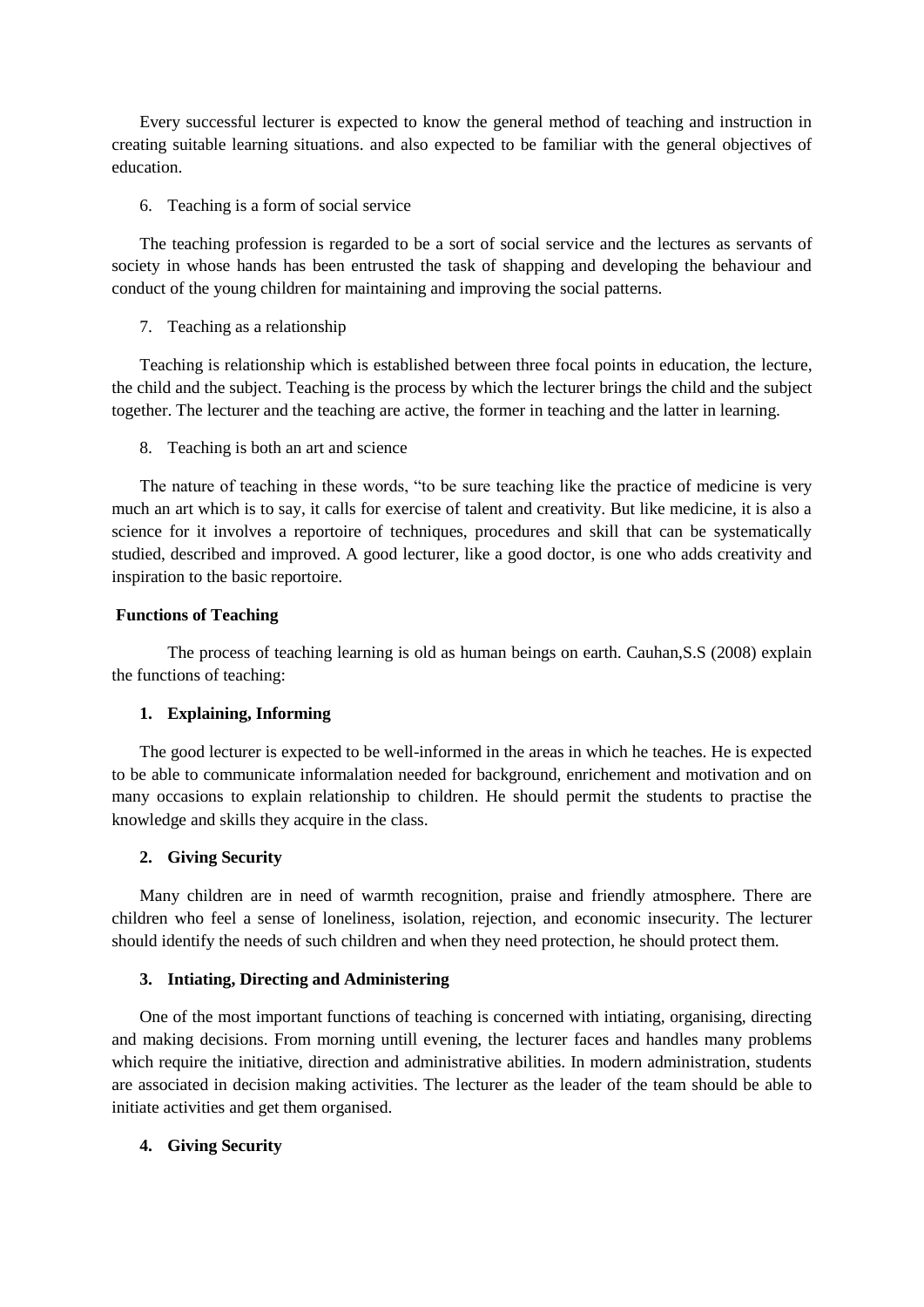Many children are in need of warmth recognition, praise and friendly atmosphere. There are children who feel a sense of loneliness, isolation, rejection and economic insecurity. The lecturer should identify the needs of such children and when they need protection, he should protect them.

### **5. Diagnosing Learning Problems**

There are children in every class who do not make expected progress in their studies, growth and development. The lecturer must diagonose the learning problems of individual students and should suggest the possible course of action.

#### **6. Making Curriculum Material**

The curriculum in India is mostly framed at the state level for the entire state without making provision for local variations. The lecture should modify the curriculum in accordance with the needs of group and the local community.

### **7. Evaluating, Recording and Reporting**

The lecturer has to evaluate the progress of the class as a whole and individual students by means of test and perodical examinations. He has to report the progress to the principal and parents.

#### **8. Arranging and Organising Class Room**

It is an important responsibility of a lecturer to make the class room a beautiful place for learning. Physical facilities should be appropriately provided in the room. Arrangment should be flexible to change it to suit the different occasions.

#### **9. Participating in school activities**

The lecturer should participate in other school activities in addition to his routine teaching assignment. These many include excursions, picnics, and organising some show etc. His participation in these activities is regarded as one of the important functions of teaching.

### **10. Participating in professional life**

Every lecturer is expected to enter wholly into professional life and to make his contribution to the improvement of the profession. He is expected to belong to professional societies, attend conferences and keep up to date in his subject.

#### **Factors Contributing To Effective Teaching**

R.Nacino Brown and friend (1982) explain factors contributing to effective teaching : lecturer characterestics, personal characteristics, and profesional characteristics.

### **1. Teacher Charactereristics**

As Douglas in R.Nacino Brown (1982) has pointed out, the greatest single factor in the teaching process is the taecher. No technique, no method, no device, no gadget can guarantee success only the teacher can do this. The greatest motivating device yet discovered is the highly motivated teacher. The characteristics of a successful teacher can be conveniently grouped under two main headings; personal and professional.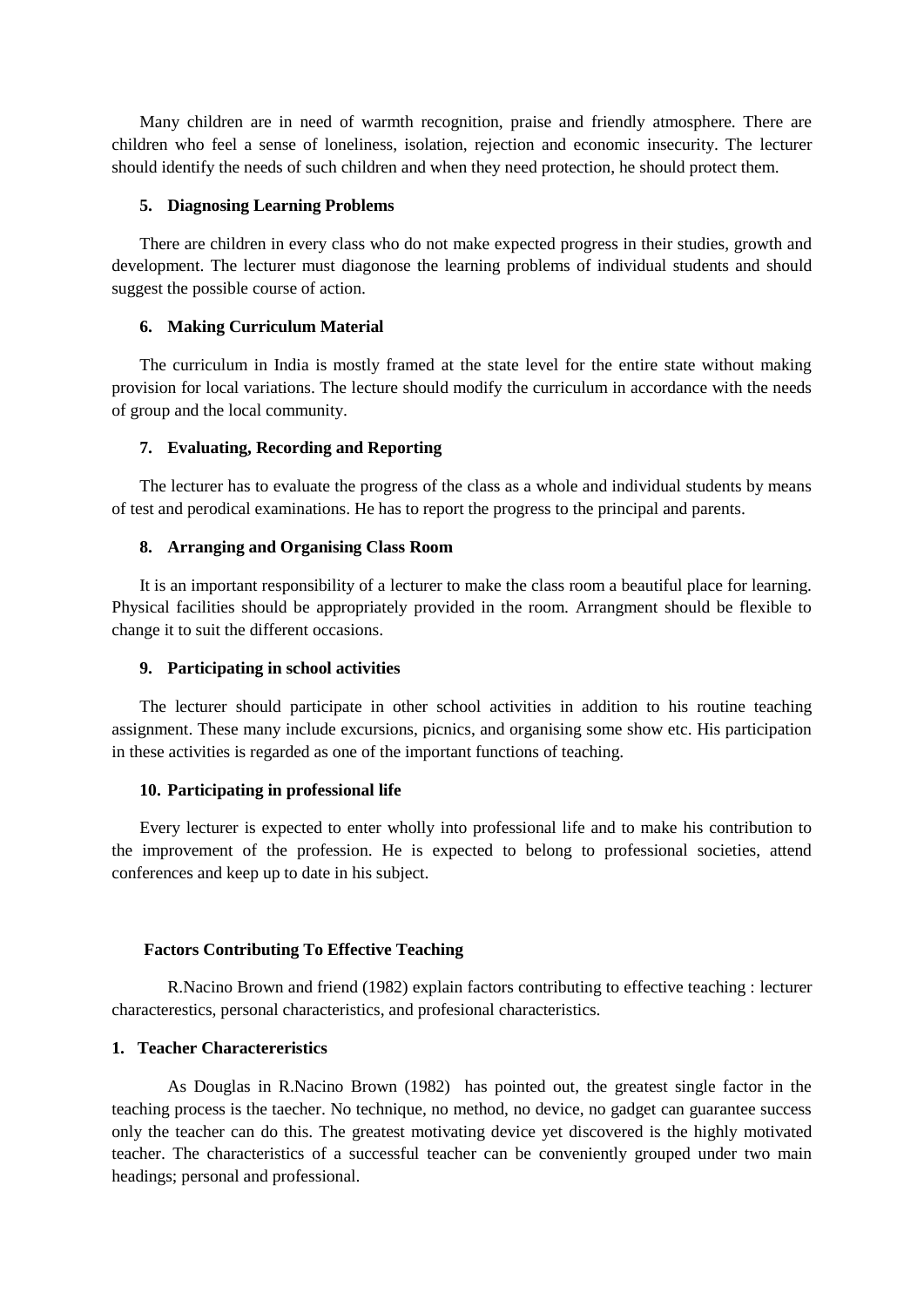### **2. Personal Characteristics**

Researchers generally belive that students are the best judges of the personal characteristics of teacher/ lecturer. Studies indicate that in the opinion of students the most highly ranked personal characteristics are: sympathy and kindness, helpfulness, patience, a pleasing personal appearance and manner, emotional stability and self control. Lower ranked, but still considered important, were such characteristics as fairness and impartiality, a sense of humour, honesty, enthusiasm, creativeness and resourcefulness. It is impossible to be dogmatic about the way a teacher/ lecture should behave towards his/her students in terms of the charateristics, except to say that the best teacher/lecturers probably possess most of these to a fairly high degree.

A dedicated and hardworking lecturer will find the jod quite rewarding and can derive satisfication from seeing former students succeed in life. Students never forget the lecture lectures who really helped them in school and years after they will talk about them with affection and gratitude, even imitating their mannerisms. If you take up teaching you will find it a diffuicult profession to practise. It can be exteremely taxing and exhausting at times. Some people cannot take the life for very long and eventually give it up but not without some slight feelings og regret. D.H. Lawrence in R.Nacino Brown (1982) once said: "I was, but am no more, thank God a school teacher I dreamed last night I was teaching again that's the only bad dream that river afflicts my sturdy existence".

#### **3. Professional Characteristics**

No matter how kind, amiable and well meaning a teacher is he cannot possibly succeed unless he has a thorough knowledge of the subject he is teaching and a good general knowledge. On the other hand a very knowledgeable person completely lacking in sensitivity or human emotions is not likely to be successful either, especially if he behaves like an army sergeant on the parade ground.

A professional teacher should have the following qualities:

- 1) a mastery of the subject to be taught.
- 2) an understanding of the basic principles of children's growth and develpoment.
- 3) a good general knowledge.
- 4) a knowledge of methods and techniques.
- 5) a positive attitude to the work.
- 6) a willingness to adapt his or her teaching to local needs taking into account the materials available.
- 7) courage to struggle for better standards and conditions in the school.

### **The Defenition of Learning**

Learning certainly includes academic studies and occupational training through high school and beyond. But it also encompasses the physical, cognitive, emotional and social development of children in the earliest years of their lives. Learning as used here, refers to concerted activity that increases the capacity and willingness of individuals, groups, organizations and communities to acquire and productively applky new knowledge and skills, to grow and mature and to adapt successfully to changes and challenges. Such learning empowers individuals and organizations to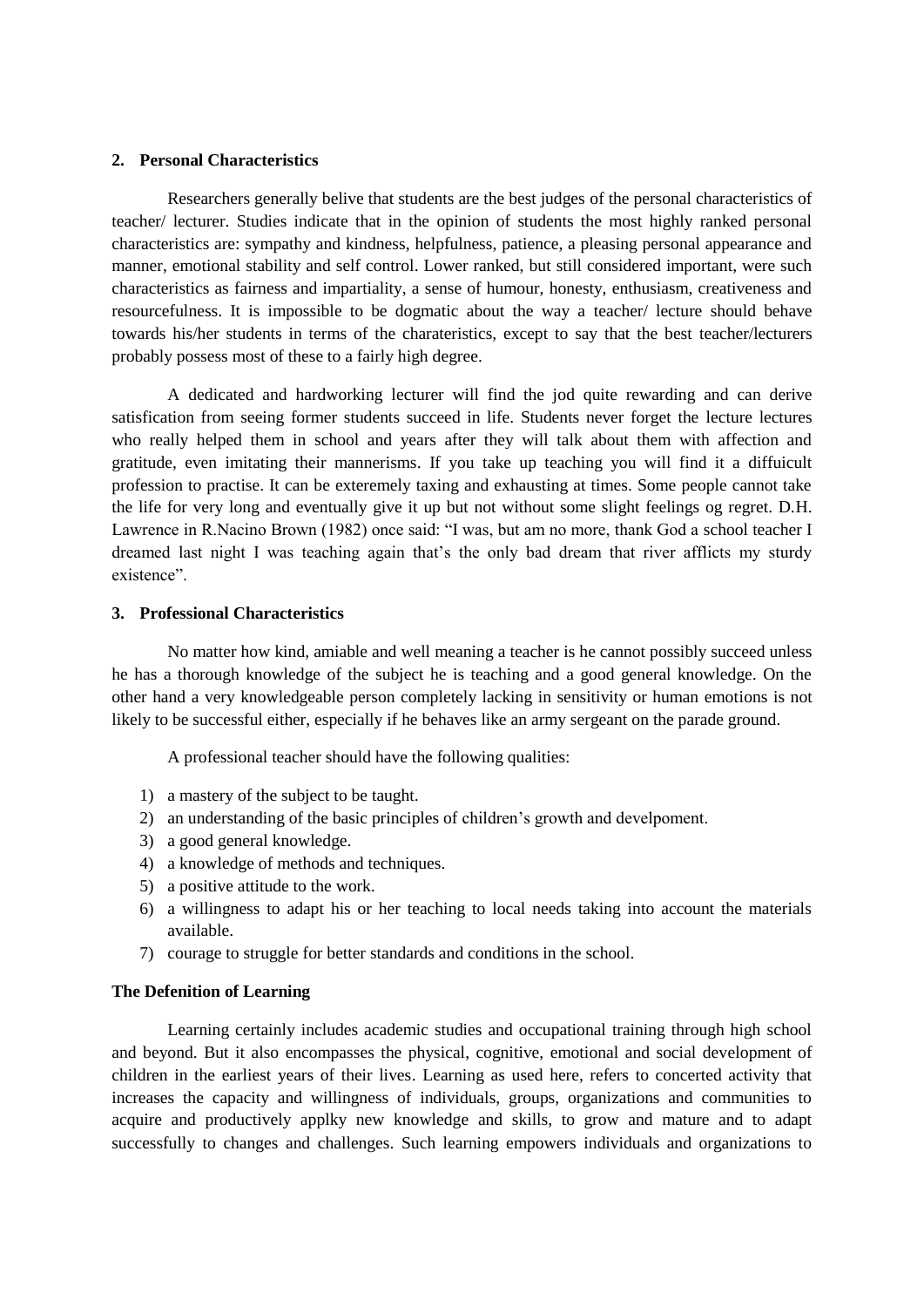make wise choices, solve problems and break new ground. In particular, it is sustainable, it is lifelong, renewable process for people and for the institutions that serves people..

Brown stated previously, he said that, learning is acquiring or getting knowledge of a subject or skill by study, experience, or instruction, or a relative permanent changes in a behavioral tendencies as the result of reinforced practices". In the fields of neuron-psychology, personal development and education, learning is one of the most important mental function of humans, animals and artificial cognitive systems. It relies on the acquisition of different types of knowldege supported by perceived information. It leads to the development of new capacities, skills, values, understanding, and preferences. Learning functions can performed by different brain learning processes, which depend on the mental capacities of learning subject, the type of knowledge which has to be acquitted, as well as on socio-cognitive and environmental circumstances.

Learning ranges from simple forms of learning such as habituation and classical conditioning seen in many animal species, to more complex activities such as play, seen only in relatively intelligent animals and humans. Levine (1985 :17), "Learning has also been mathematically modeled using a differential equation related to an arbitrarily defined knowledge indicator with respect to time, and dependent on a number of interacting factors (constants and variables) such as initial knowledge, motivation, intelligence, knowledge anchorage or resistance, etc". Inspection of the solution to the differential equation also shows the sigmoid and logarithmic decay learning curves, as well as the knowledge carrying capacity for a given learner. In general, learning is a tool to the measure change of an individual behavior. In learning, the child should gain not only knowldege of skill by which this content is accumulated.

Brown says, a) learning is acquisition or "getting"; b) learning is retention of information or skill; c) retention implies storage systems, memory, and cognitive organization; d) learning involves active, conscious focus on and acting upon event outside or inside the organism; e) learning is relatively permanent but subject to forgetting; f) learning involve some form of practice, perhaps reinforced practige; g) learning is a change in behavior. This concept also provide the away for a number of sub fields in the discipline of psyhology: the process of acquisition, perception, memory system (storage), remember, styles and learning strategies are conscious and the unconscious, theories forgetting, the addition, the role of exercise. Each small piece concept learn very quickly become as complex as the concept of language. Previous English language learners bring all this and more varied into play in learning English. Learning is essentially a human facility to actually the purpose of their life. So, learning activity must be done by all human being if they want to make progress or to develop the quality of their live. By detailing the components of the definition of learning, researchers can obtain definition as is done with the language, the real of research and investigation

Learning is guide and facilate learning, the learners are able to learn, create the conditions for learning. When study observed such as a opera process to conditioned through an addtional program that faced as carefully, teaching would be appropriate as expected. When learning English as a fundamental review as a process of deductive more than inductive process, the presentation may be choose from many rules and paradigms of the students rather than than let them "discover" the rules inductively. One definition or theory of teaching which will be expanded to read word for word and the principles whose role is to choose the methods and techniques. A theory of teaching, in harmony with an integrated understanding of the learner and subject matter to be learn, will lead the way to the procedures success on a given day for the learner to various constraints of specific learning context.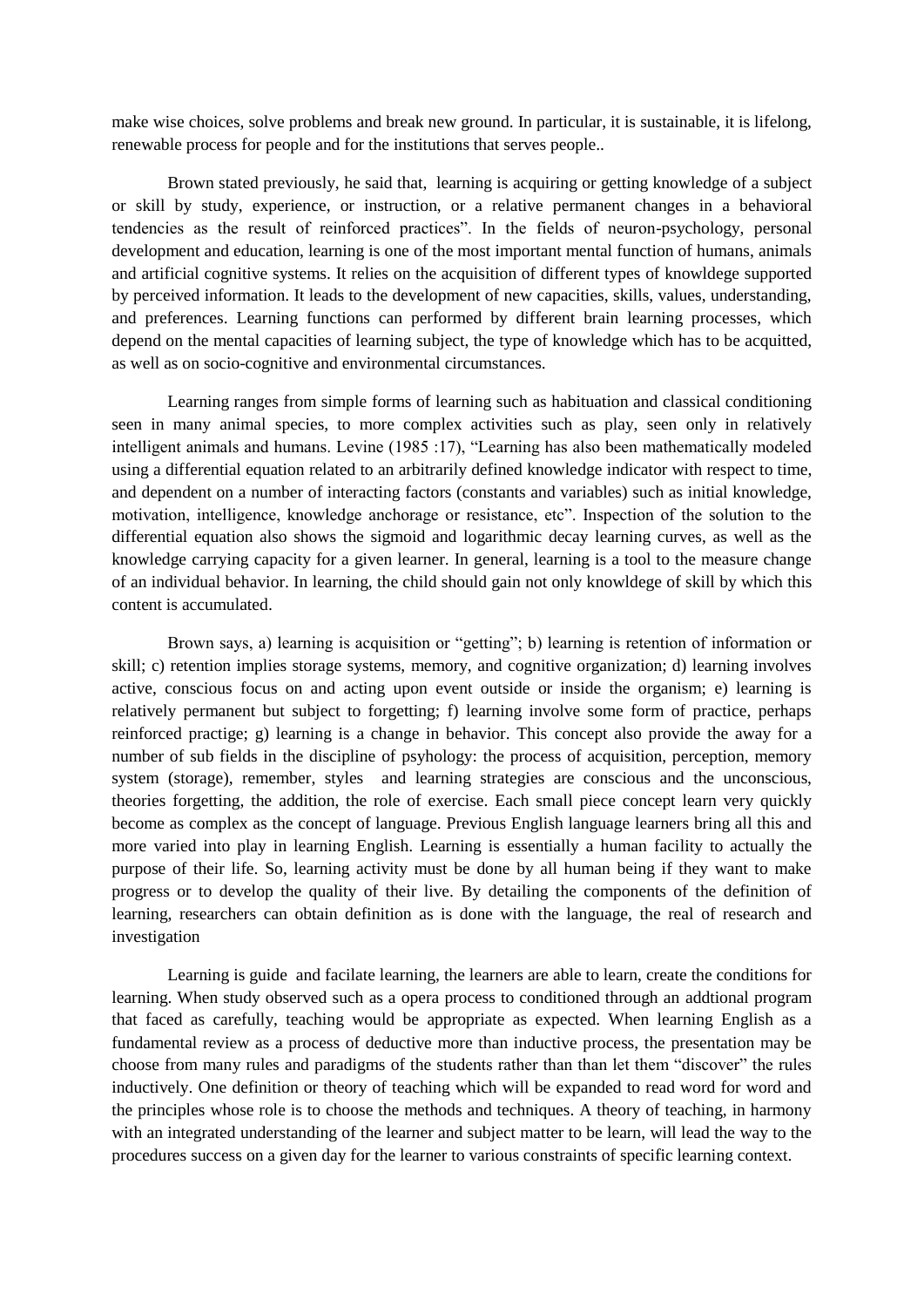Brown suggests that the theory should be taught following these characteristics: a) the experiences which most effectively implant in the individual a predisposition toward learning; b) the ways in which a body of knowldege should be structured so that it can be most readily grasped by the learner; c) the most effective sequences in which to present the materials to be learned; and d) the nature and pacing of rewards and punishments in the process of learning and teaching". At least three of these characteristics are sufficeint to provide the clues of the lesson problem itself and before the theory of teaching and learning can be estalished. The goals are focus on the general subject matter, language, and learning as essential foundation to build a theory of teaching. The development also led to a polarization in the theory.

### **The Principle of Good Learning**

Thorndike says, "Principle of learning which seem generally applicable to the learning process". These principles have been discovered, tested, and any used in practical situations. Thorndike developed the first three "principle of learning:" readiness, exercise, and effect. These principles are widely applied in aerospace instruction, as outlined below. (Thorndike 1999: 27)

1. Readiness

This refers to ones degle mindedness eagerness to learn something, a reason to seek and know. Basically this method implies in good physical, mental and emotional condition learning is an active process and learner must have adequate in rest, health and physical ability. Learners must have a clear objective strong purpose and definite reason to learn, this can make more progress and achieve his aspiration.

2. Exercise

This refers to drills and practices learners must have an activity, which is more effective in doing repeatedly the more repetition the better the learner remembered, a task that be done in a meaningful positive feedback, practice make a learner perfect. Every time practice occurs, learning continues. The include student recall, review and summary, and manual drill physical applications. All of these serve to create learning habits.

3. Effect

This refers to the emotion of learner's reaction of the result of achieving his aspiration. This may done in pleasant or satisfying feelings, the learner will strive to continue doing what provides a pleasant effect to continue learning. Positive reinforcement is more apt to lead to success and motivate the learner, every learning experience should contain elemets that leave the learner with some good feelings. A chance of success is definitely increased if the learning experience is a pleasant one. Every learning experience does not have to be enterly successful, nor does the learner's have to master each lesson completely. However one of the important obligations of the instructor is to set up the learning situation in such a manner that each trainee will be able to see evidence of progress and achieve some degree of success. Instructor must be equipped polished in such a case that he can manage and organized a lesson plan. Mostly a postgraduate in other terms instructor is qualified or needed to this learning.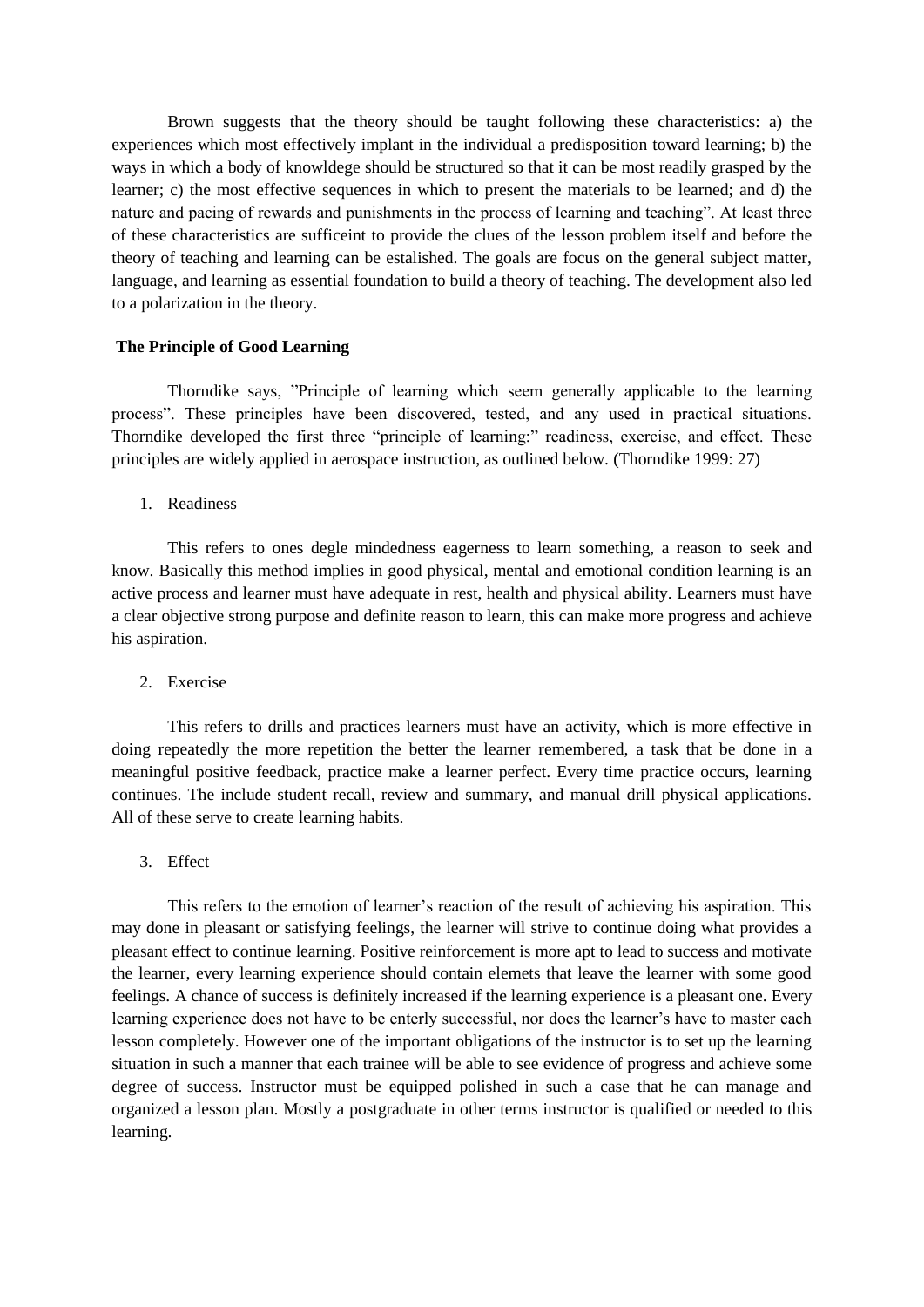Learning is not all about gaining something by the lecturers or traininers but it can be the things that we learn from our everyday life experiences. It is better to upon all those involved in the process. So, it is justified to say that the more competencies the lecturer has the more competent the lecturer is.

### **Learning Theories of Blooms'**

Benjamin Bloom helped develop theories of learning based on the cognitive, psychomotor, and affective domains of human behavior and interaction. His theories are widely applied in law enforcement training.

## **1. Cognitive Learning Theory**

The Distance Learning Technology Resource Guide provides an informative description of Blooms theories. Cognitive learning is demonstrated by knowledge recall and the intellectual skills: comprehending information, organizing ideas, analyzing and synthesizing data, applying knowledge, choosing among alternatives in problem-solving, and evaluating ideas or actions.

Law enforcement officers need cognitive intellectual skills to make ethical decisions. Bloom theorized six levels within the cognitive domain (ibid).

The levels range from simple recall or recognition of facts, the lowest level, through increasingly complex and abstract mental levels, to the highest order, classified as evaluation. Examples representing each level follow:

*Knowledge:* arrange, define, duplicate, label, list, memorize, name, order, recognize,relate, recall, repeat.

*Comprehension:* classify, describe, discuss, explain, express, identify, indicate, locate, recognize, report, restate, review, select, translate.

*Application:* apply, choose, demonstrate, dramatize, employ, illustrate, interpret, operate,practice, schedule, sketch, solve, use, write.

*Analysis:* analyze, appraise, calculate, categorize, compare, contrast, criticize, differentiate, discriminate, distinguish, examine, experiment, question, test.

*Synthesis:* arrange, assemble, collect, compose, construct, create, design, develop, formulate, manage, organize, plan, prepare, propose, set up, write.

*Evaluation:* appraise, argue, assess, attach, choose compare, defend estimate, judge, predict, rate, core, select, support, value, evaluate.

### **2. Affective Learning**

Affective learning is demonstrated by behaviors indicating attitudes of awareness, interest, attention, concern, and responsibility. The ability to listen and respond in interactions with others, and ability to demonstrate those attitudinal characteristics or values appropriate to the test situation and the field of study. This domain relates to emotions, attitudes, appreciations, and values, such as enjoying, conserving, respecting, and supporting. Verbs applicable to the affective domain include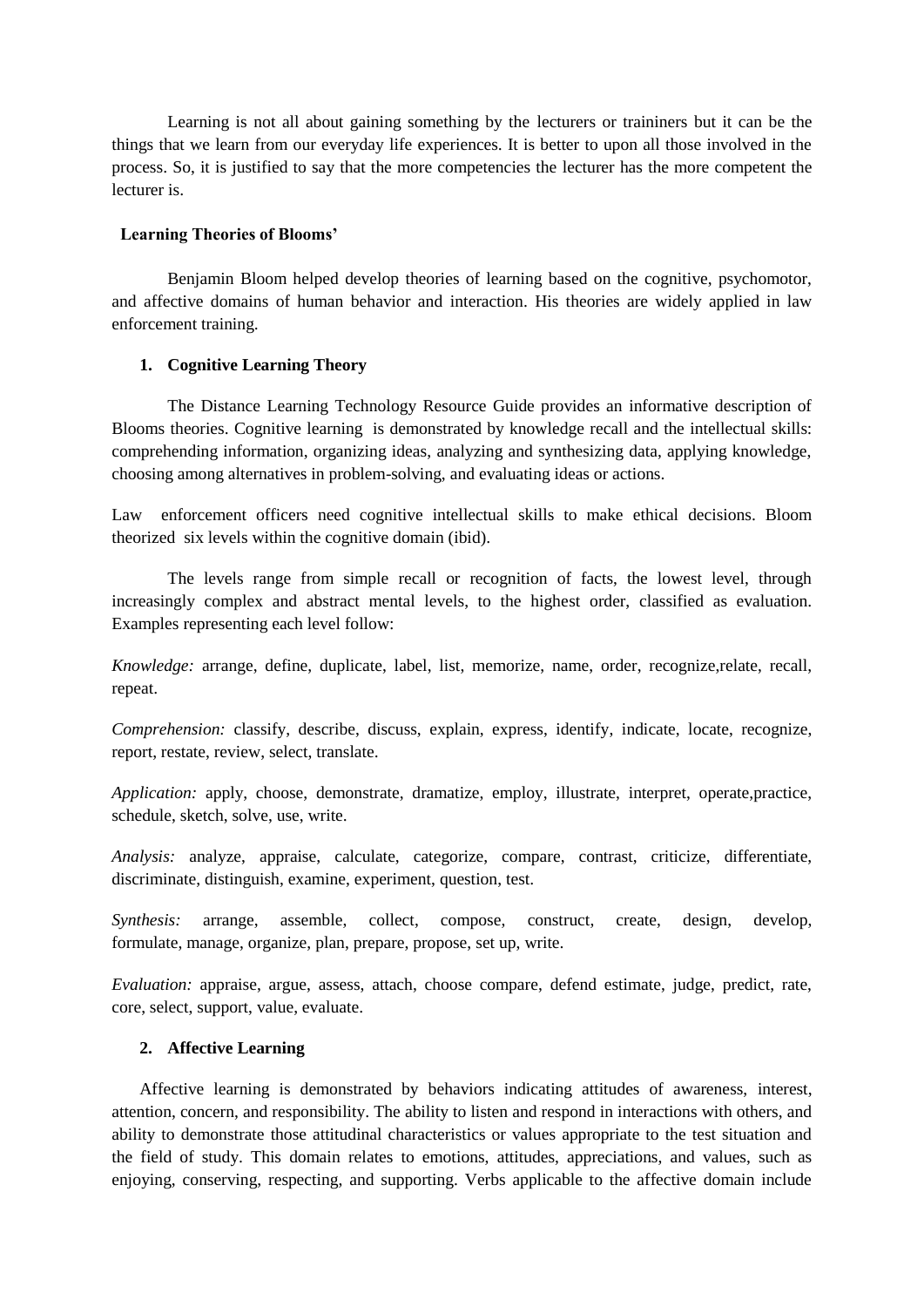accepts, attempts, challenges, defends, disputes, joins, judges, praises, questions, shares, supports, and volunteers. Empathy is an important trait for law enforcement officers. Lack of empathy can lead to ethics violations when, for example, someone's rights are violated by an uncaring or inattentive officer.

### **3. Psychomotor Learning**

Psychomotor learning is demonstrated by physical skills; coordination, dexterity, manipulation, grace, strength, speed; actions demonstrating fine motor skills such as using precision instruments or tools, or actions evidencing gross motor skills such as dancing or athletic performance. Verbs applicable to the psychomotor domain include bend, grasp, handle, operate, reach, relax, shorten, stretch, write, differentiate (by touch), express (facially), and perform (skillfully).

#### **Bloom's Taxonomy in the Classroom**

#### **Introduction to Bloom's Taxonomy:**

Bloom's Taxonomy was created by Benjamin Bloom during the 1950s and is a way to categorize the levels of reasoning skills required in classroom situations. There are six levels in the taxonomy, each requiring a higher level of abstraction from the students. As a teacher, you should attempt to move students up the taxonomy as they progress in their knowledge. Tests that are written solely to assess knowledge are unfortunately very common. However, to create thinkers as opposed to students who simply recall information, we must incorporate the higher levels into lesson plans and tests.

#### **1.Knowledge:**

In the [knowledge level](http://712educators.about.com/od/testconstruction/p/blooms_knowledge.htm) of Bloom's Taxonomy, questions are asked solely to test whether a student has gained specific information from the lesson. For example, have they memorized the dates for a particular war or do they know the presidents that served during specific eras in American History. It also includes knowledge of the main ideas that are being taught. You are probably writing knowledge questions when you use words like tell, list, label, name, etc.

#### **2.Comprehension:**

The [comprehension level](http://712educators.about.com/od/testconstruction/p/blooms_comprehension.htm) of Bloom's Taxonomy has students go past simply recalling facts and instead has them understanding the information. With this level, they will be able to interpret the facts. Instead of simply being able to name the various types of clouds, for example, the students would be able to understand why each cloud has formed in that manner. You are probably writing comprehension questions when you use words like describe, contrast, discuss, predict, etc.

#### **3.Application:**

[Application](http://712educators.about.com/od/testconstruction/p/blooms_application.htm) questions are those where students have to actually apply, or use, the knowledge they have learned. They might be asked to solve a problem with the information they have gained in class being necessary to create a viable solution. For example, a student might be asked to solve a legal question in an American Government class using the Constitution and its amendments. You are probably writing application questions when you use words like complete, solve, examine, illustrate, show, etc.

#### **4. Analysis:**

In the [analysis level,](http://712educators.about.com/od/testconstruction/p/blooms_analysis.htm) students will be required to go beyond knowledge and application and actually see patterns that they can use to analyze a problem. For example, an English lecturer might ask what the motives were behind the protagonist's actions during a novel. This requires students to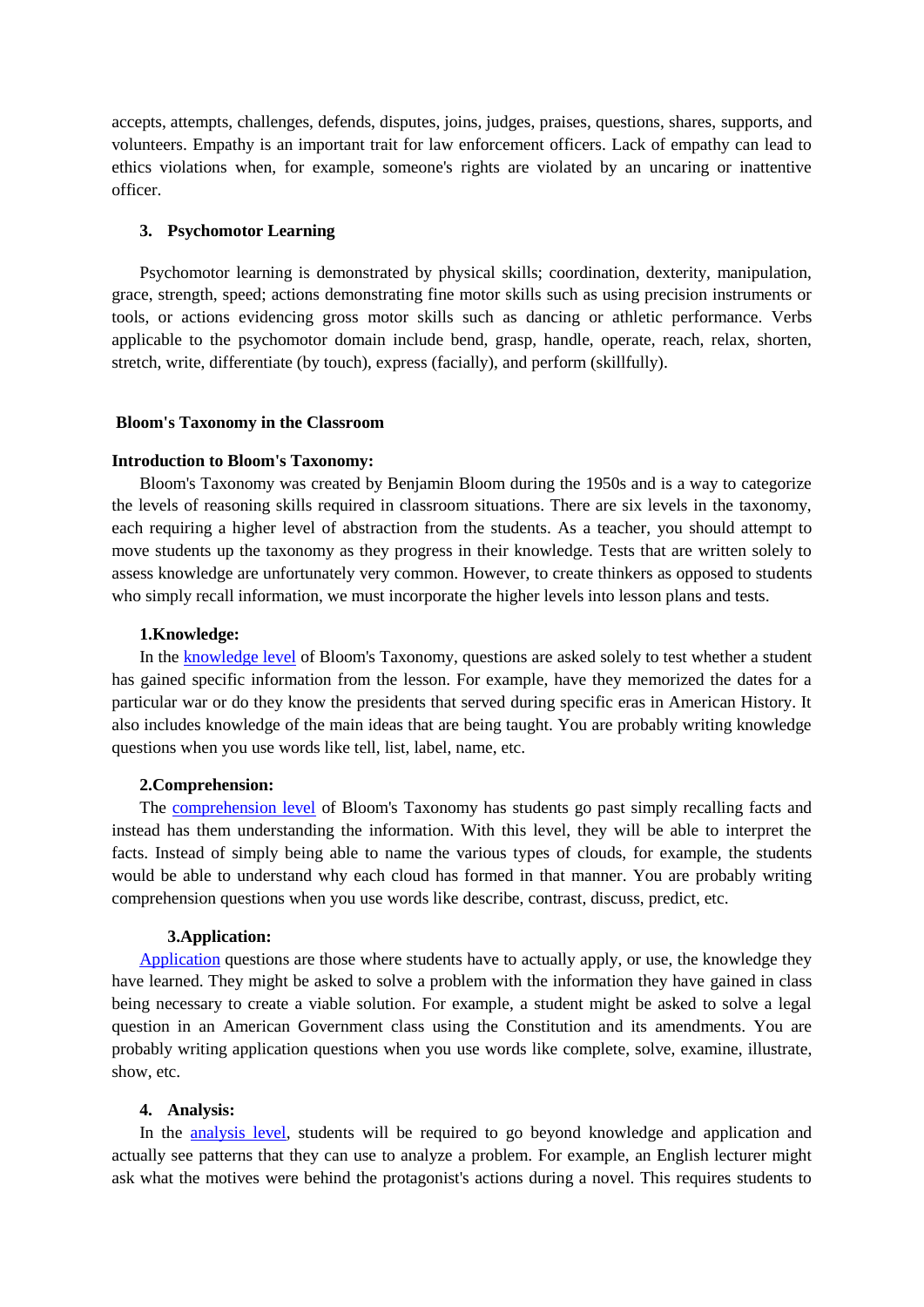analyze the character and come to a conclusion based on this analysis. You are probably writing analysis questions when you use words like analyze, explain, investigate, infer, etc.

#### **5. Synthesis:**

With [synthesis,](http://712educators.about.com/od/testconstruction/p/blooms_synthesis.htm) students are required to use the given facts to create new theories or make predictions. They might have to pull in knowledge from multiple subjects and synthesize this information before coming to a conclusion. For example, if a student is asked to invent a new product or game they are being asked to synthesize. You are probably writing synthesis questions when you use words like invent, imagine, create, compose, etc.

### **6. Evaluation:**

The top level of Bloom's Taxonomy is [evaluation.](http://712educators.about.com/od/testconstruction/p/blooms_evaluation.htm) Here students are expected to assess information and come to a conclusion such as its value or the bias behind it. For example, if a student is completing a DBQ (Document Based Question) for an AP US History course, they are expected to evaluate the bias behind any primary or secondary sources in order to see how that effects the points that the speaker is making. You are probably writing evaluation questions when you use words like select, judge, debate, recommend, etc.

## **1.7 Theoretical Framework**



Figure 1. Theoretical Framework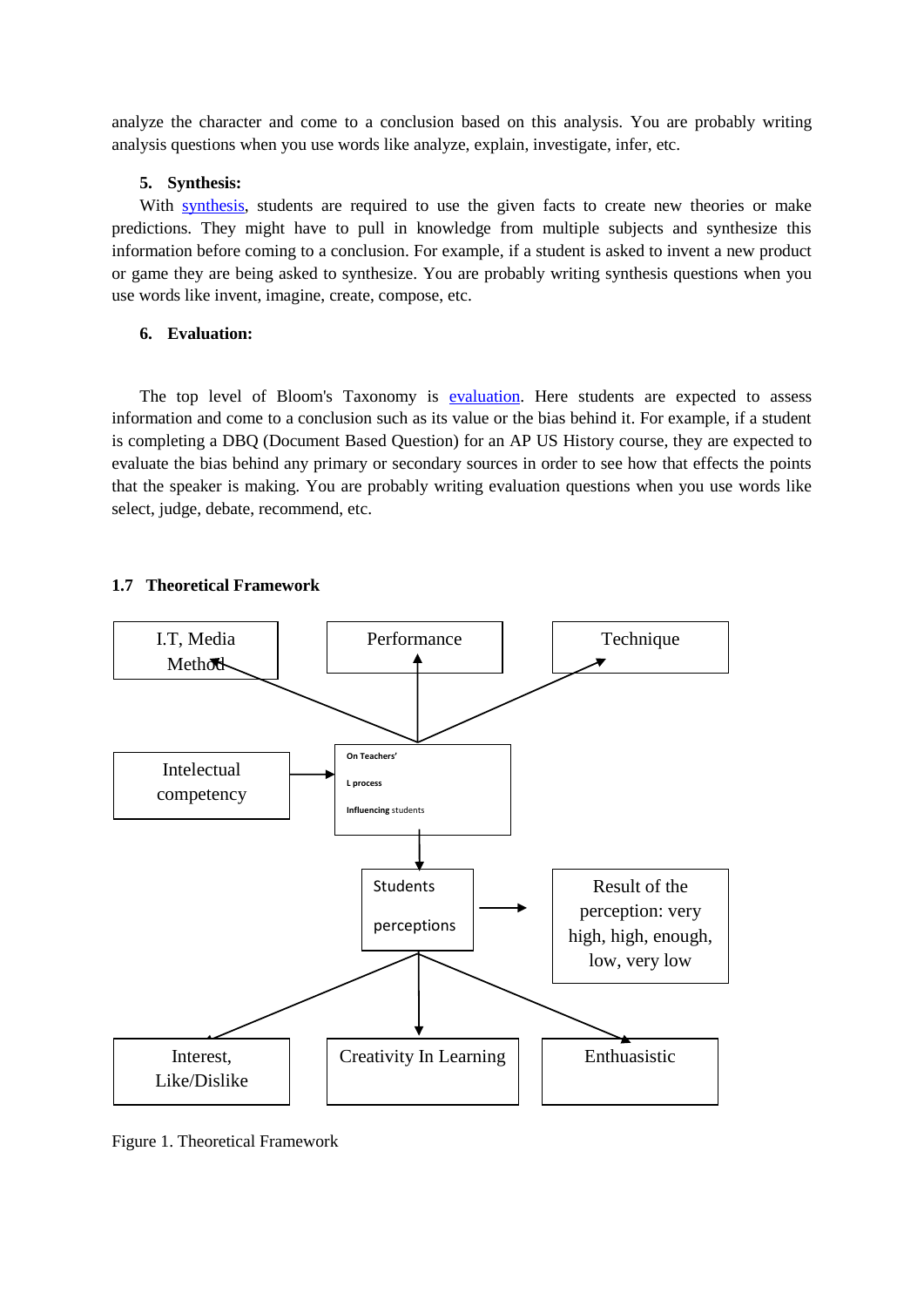This study is focused about students' perception to the English teacher in the teaching learning process. teacher is the key of education so that the teacher give a good performance of teach to the students. Nowdays students want to learn or not want to learn just see who teacher enter the class.

Students have perception to the English teacher with a performance, technique in teaching and I.T or media method. With the perception students can have interest for study or like/dislike with the teachers, if a good perception students have creativity in learning and also enthuasistic to study with the teacher. Students who have intelectual competency have a high perception to the English teacher, but students who have not want to study have a low perception to the English teacher.

Based on this study about students perception to the English teacher in the teaching learning process, the students give a score to the English teacher by questionnaire. The questionnaire is consists of 40 questions and students who answer the questionnaire consits of 33 students, the result for the questionnaire will to knowing students perception to the English teacher in the teaching learning process such as very high, high, enough, bad and very bad.

### **2. Research Design**

The method of the research is descriptive qualitative. The research for this study is conducted by applying descriptive analysis. Descriptive analysis is used as a problem solving procedure of the observed things by describing the research objects when the research is done based on the facts found. In this research, the students' answers upon the provided questionaire, were analyzed in a descriptive form in order to get the students' perceptions to the English lecturer in the teaching learning process. Based on this, the researcher want to know the students perceptions to the English lecturer by giving a questionare to the students.

There are some English lecturers who teaches English, in this research the writer study the lecturer who teaches English subject in Music Department. The writer collected the data from one semester of English subject where the English lecturer teaches. Every semester there is only one class of Music Department, and it is given on the first and second semester. The research is given to the students of second semester, held in June 2015, where they have experienced learning English subject through the first semester, even have started the second semester.

### **The Instrument for Collecting Data**

Questionare were answered and collected . This research goal is to find out the students' perception of their English class and lecturer, the teaching lerning process. Therefore the instrument of collecting data is questionnaire.

### Questionnaire

 According to Arikunto (2002) questionnaire is a number of written question that used to get information of responder in reporting about its person or things which he knows. A questionnaire is a [research](http://en.wikipedia.org/wiki/Research) instrument consisting of a series of [questions](http://en.wikipedia.org/wiki/Question) and other prompts for the purpose of gathering information from respondents. Although they are often designed for [statistical](http://en.wikipedia.org/wiki/Statistics) analysis of the responses, this is not always the case. Questionnaires have advantages over some other types of [surveys](http://en.wikipedia.org/wiki/Statistical_survey) in that they are cheap, do not require as much effort from the questioner as verbal or telephone surveys, and often have standardized answers that make it simple to compile data. However, such standardized answers may frustrate users. Questionnaires are also sharply limited by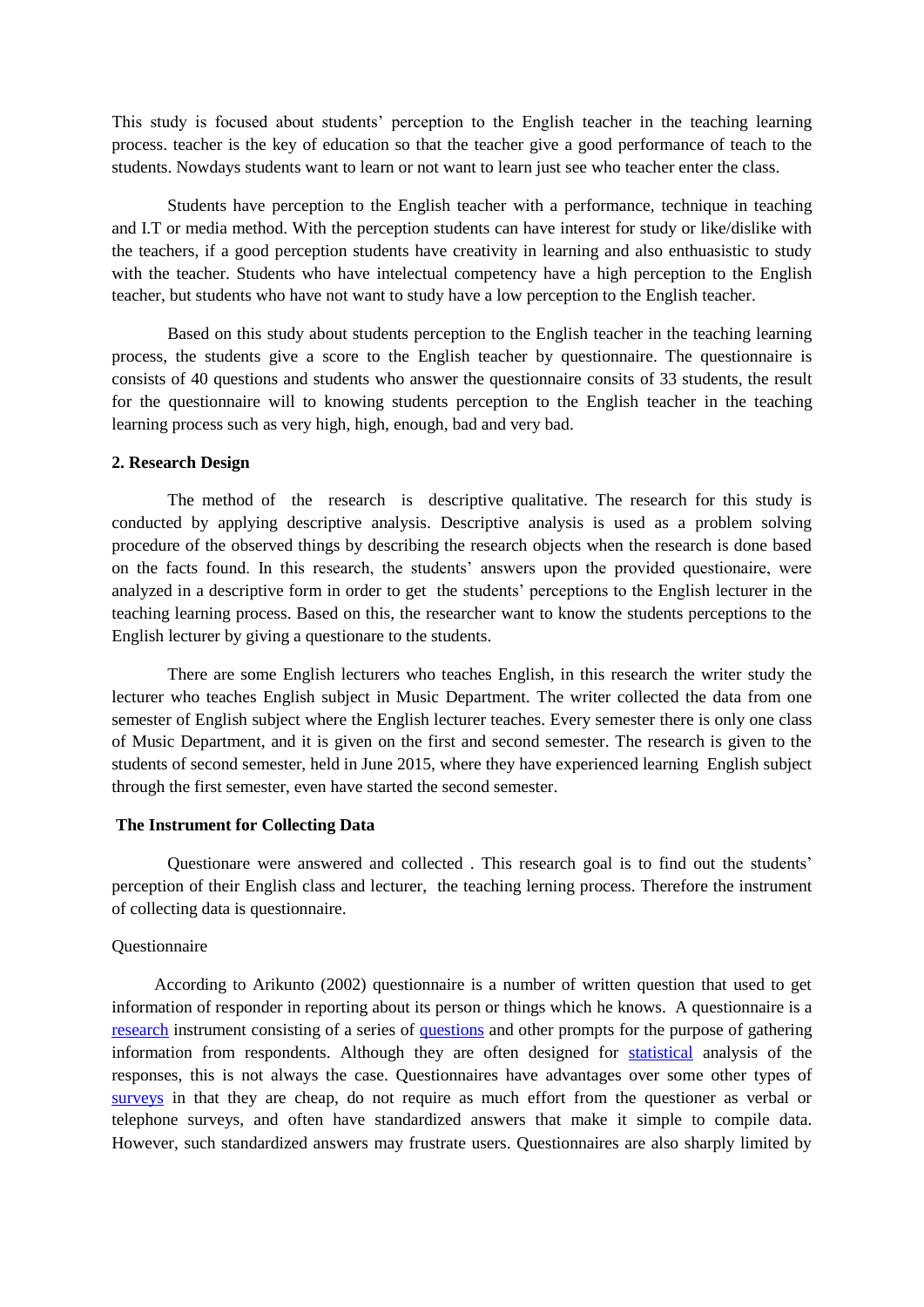the fact that respondents must be able to read the questions and respond to them. Thus, for some demographic groups conducting a survey by questionnaire may not be practical.

There are many kinds of questionare, but in this research the writer just use Likert Scale. Likert scale is a psychometric scale commonly used in questionnaires, and is the most widely used scale in the form of survey research. The name is taken from the name of the scale of Rensis Likert, who published a report describing its use. When responding to a question on a Likert scale, respondents specify their level of agreement to a statement by choosing one of the options available. Likert scale is also the scale used to measure the perception, attitude or opinion about a person or group events or social phenomena, based on the operational definition that has been set by the researchers.

1) Typically provided five options scale with a format like:

1.Question Positive (+) Score 1. Strongly Disagree Score 2. Disagree Score 3. Neutral / Enough Score 4. Agree Score 5. Stronly Agree

2.Question Negative (-) Score 1. Strongly Agree Score 2. Agree Score 3. Neutral / Enough Score 4. Disagree Score 5. Strongly Disagree

|                     | Favorable items | Unfavorable items |       |
|---------------------|-----------------|-------------------|-------|
| Answer              | Score           | Answer            | Score |
| a.Strongly agree    |                 | a.Strongly agree  |       |
| b.Agree             |                 | b.Agree           |       |
| c.Netral            |                 | c.Netral          |       |
| d.Disagree          |                 | d.Disagree        |       |
| e.Strongly disagree |                 | dis<br>e.Strongly |       |
|                     |                 | agree             |       |

Table 1. **The Scoring of the Favorable and Unfavorable items**

*Source Arikunto (2002:245)*

## **Table 2**. **The Layout of The Questionnaire**

| <b>Variables</b> |                  | <b>Aspects</b> |        |            | <b>Items Number</b> |
|------------------|------------------|----------------|--------|------------|---------------------|
|                  |                  |                |        | Favorable  | <b>Unfavorabl</b>   |
|                  |                  |                |        |            | e                   |
|                  |                  |                |        |            |                     |
| Students'        | General          | perception     | toward | 1, 2, 3, 4 | 16                  |
| perception       | learning English |                |        |            |                     |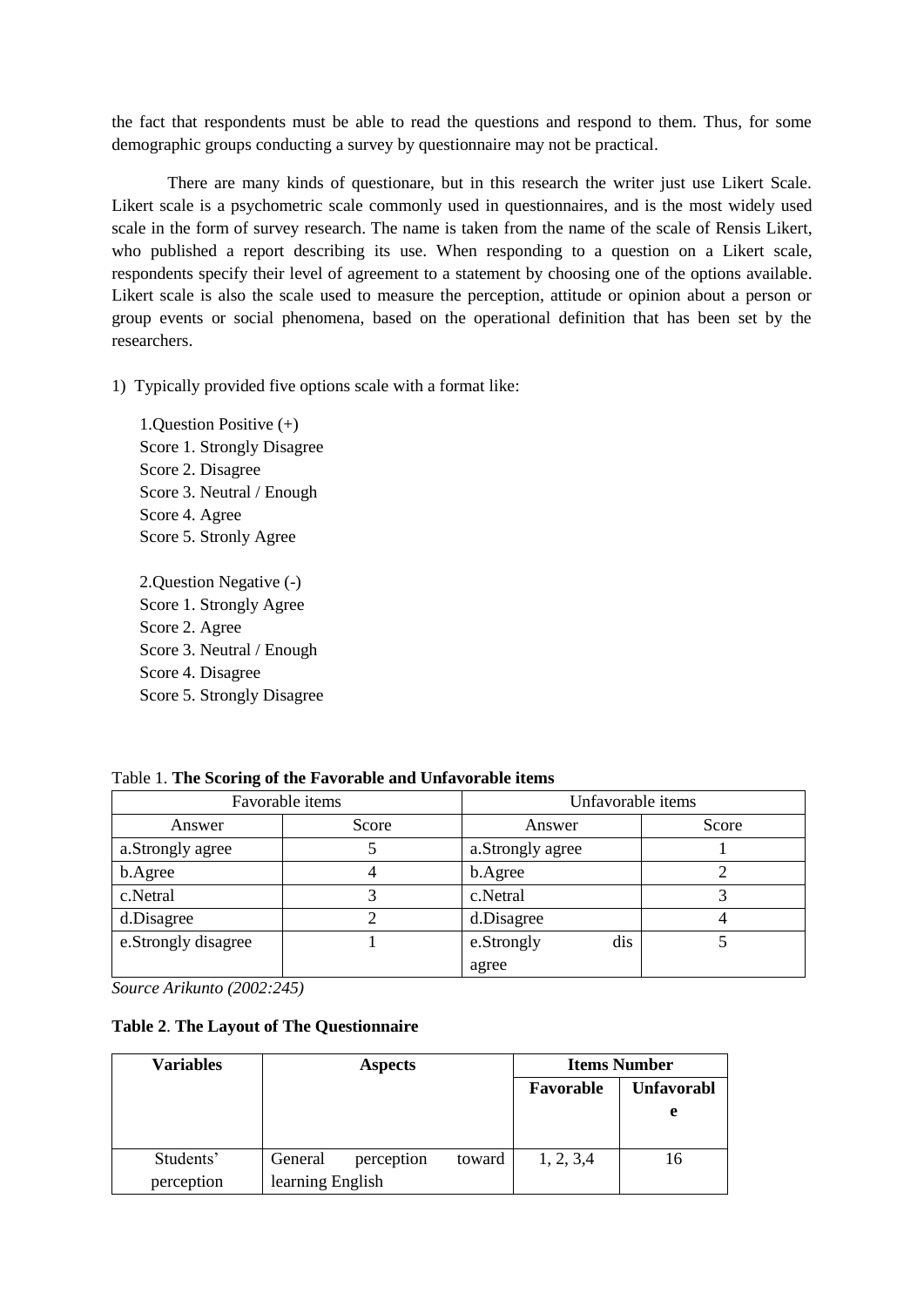| to the English    | <b>Enjoyment of Learning English</b> | 6,7,8,9,10, |    |
|-------------------|--------------------------------------|-------------|----|
| Lecturer in       | Participaton in Teaching Learning    | 11, 12, 13, | 19 |
| teaching learning | Process                              | 14.15       |    |
| process           | Lecturers abilty to teach in the     | 16, 17, 19, | 18 |
|                   | classroom                            | 20          |    |

2) qoestionaire that is answered by yes or no . there are 20 questions it scores 5 to each answer, and the scores is 100 if the answer is suitable to the answer. All the answer that is goes to rather , or sometimes, will be categorized to no .

# Observation Sheets

Observation is the action of watching something carefully. The observation sheet focusses on what happen in the classroom during teaching learning process.

The procedure of data collection is conducted by observation situation and cycles. Each cycles have four phases, they are : Planning, Action, Observation and Reflection.

This step is conducted by observation the situation in teaching learning process. The observation of the situation sheet focuses on what happen in the classroom during teaching-learning process. It is conducted to find out the problem which class faced. There are students perception to the English lecturer in the teaching learning process. The writer gave the questionnaire to the students in order to know their perception to the English lecturer during one semester.

# **Collecting Data**

After collecting the data students' perception to the English lecturer in the teaching learning process by using questionnaire, the researcher analyzed the data, as the steps conducted by researchers in data processing are as follows:

- 1) collecting the data.
- 2) distributing of respondents based on alternative answer options.
- 3) scoring the data based on the answer.
- 4) list the score of data to the frequency table.
- 5) calculating the data of the respondents and established the levels of qualification (very high, high, netral, low and very low ) of the students' perception to the English lecturer in the teaching learning process, by doing the following steps:
	- (1) looking for the highest and lowest scores from the data
	- (2) calculate the average of data

$$
\overline{X} = \frac{\Sigma x}{n}
$$
  
\Sigma x = Total score of item

- $\overline{X}$  = Mean (average)
- $n =$  Amount of respondent
- (3) comulatif the result of the data

$$
\bar{X} = \frac{\sum x}{t}
$$

 $\Sigma$ x = Total score of the Lecturer

 $\overline{X}$  = Mean (average)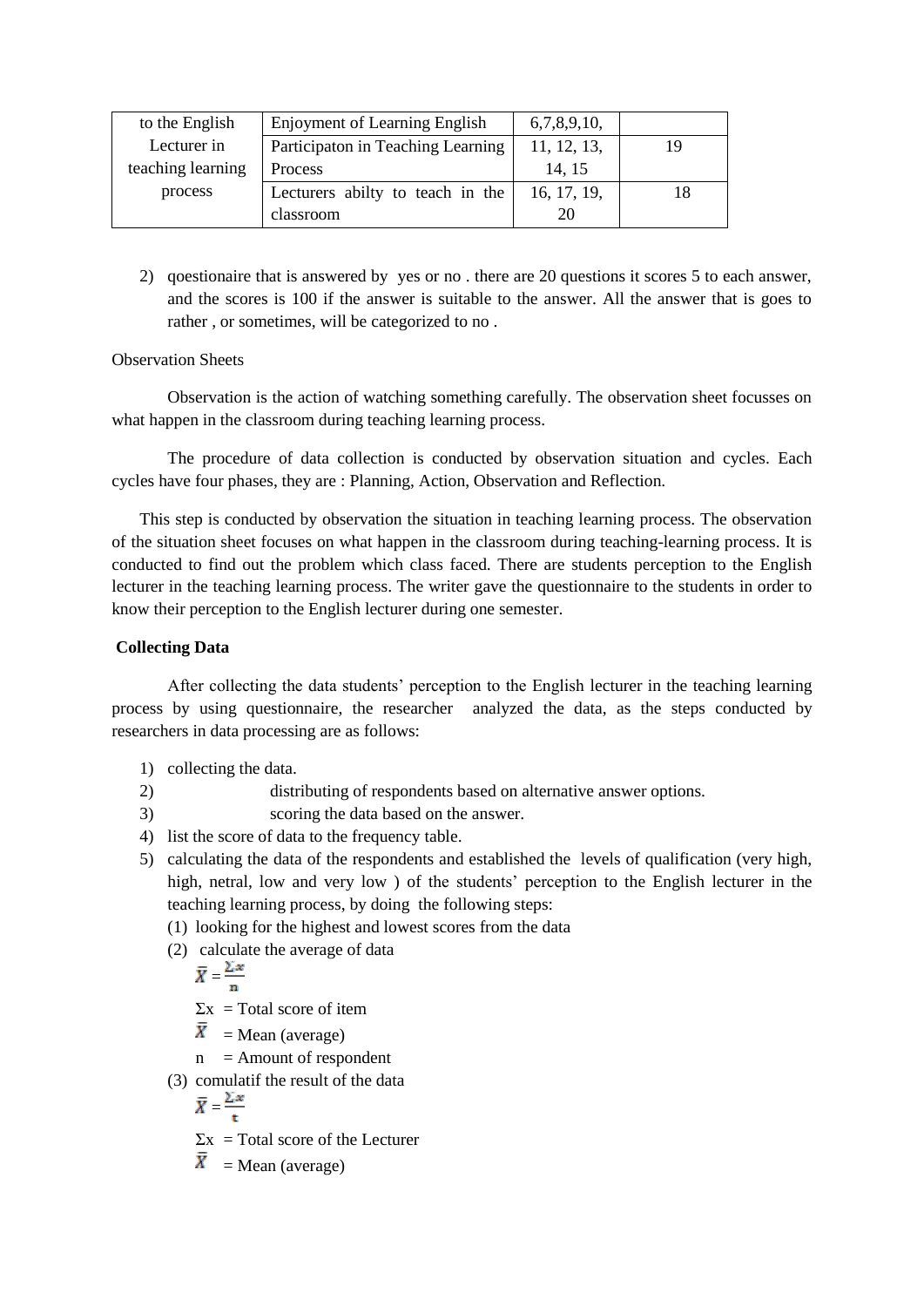$t =$  total of Lecturer

(4) the result of the data obtaining the information concerning the students' perception to the English lecturer in the teaching learning process determine a precentage scale with the score as follows,

 $80 - 100$  = Very High

 $60 - 79 = High$ 

 $40 - 59$  = Enough/Neutral

 $19 - 39 =$  Low and  $01 - 19 =$  Very Low

### **3.Data And Data Analysis**

The data of this study are taken from questionnaire about students' perception to the English teacher in the teaching learning process. At the end of the examination the students answered the questionnaire which have given by the Facultys staff. The first questionnaires is consits 20 questions with five options A, B, C, D, dan E and the second questionnaires is consits 20 questions, the respondents is consits 36 students.

| No.            |                |                |                |                |                |                |                |                |                | <b>Number Item</b> |                |                |                |                |                |                |                |                |                |               |
|----------------|----------------|----------------|----------------|----------------|----------------|----------------|----------------|----------------|----------------|--------------------|----------------|----------------|----------------|----------------|----------------|----------------|----------------|----------------|----------------|---------------|
| <b>Resp</b>    | $\mathbf{1}$   | $\overline{2}$ | 3              | $\overline{4}$ | 5              | 6              | $\overline{7}$ | 8              | 9              | 10                 | 11             | 12             | 13             | 14             | 15             | 16             | 17             | 18             | 19             | 20            |
| $\mathbf{1}$   | $\mathbf{A}$   | B              | B              | B              | $\overline{C}$ | B              | $\overline{C}$ | $\overline{C}$ | $\overline{C}$ | $\overline{C}$     | $\overline{C}$ | $\overline{C}$ | $\overline{C}$ | $\overline{C}$ | $\mathbf C$    | $\overline{C}$ | B              | B              | $\mathbf C$    | $\bf{B}$      |
| $\overline{c}$ | A              | A              | $\mathcal{C}$  | $\mathcal{C}$  | $\mathbf C$    | $\mathcal{C}$  | D              | D              | B              | $\mathbf C$        | $\mathcal{C}$  | B              | D              | D              | $\mathcal{C}$  | D              | D              | D              | D              | $\mathcal{C}$ |
| 3              | B              | A              | A              | A              | A              | B              | D              | D              | D              | $\mathcal{C}$      | B              | $\mathsf{C}$   | D              | D              | B              | D              | B              | B              | $\mathcal{C}$  | $\bf{B}$      |
| 4              | A              | B              | B              | B              | B              | $\mathcal{C}$  | $\mathbf C$    | D              | B              | $\mathbf C$        | $\mathcal{C}$  | D              | E              | D              | B              | $\overline{C}$ | D              | $\mathcal{C}$  | $\mathcal{C}$  | $\mathbf C$   |
| 5              | $\mathbf{A}$   | A              | $\mathbf{A}$   | $\mathbf{A}$   | B              | B              | $\mathcal{C}$  | D              | B              | $\mathbf C$        | B              | $\mathcal{C}$  | D              | $\mathcal{C}$  | A              | B              | B              | $\overline{C}$ | D              | $\mathbf{A}$  |
| 6              | B              | $\bf{B}$       | D              | $\bf{B}$       | $\bf{B}$       | $\bf{B}$       | D              | D              | $\bf{B}$       | B                  | $\bf{B}$       | $\bf{B}$       | D              | $\bf{B}$       | B              | $\mathbf B$    | $\bf{B}$       | D              | D              | $\bf{B}$      |
| $\overline{7}$ | $\mathcal{C}$  | A              | A              | A              | A              | $\mathcal{C}$  | E              | D              | $\mathbf{A}$   | $\mathcal{C}$      | $\mathcal{C}$  | $\overline{C}$ | D              | $\overline{C}$ | B              | $\overline{C}$ | $\overline{C}$ | $\overline{C}$ | D              | $\mathbf C$   |
| 8              | B              | A              | A              | B              | A              | B              | $\mathcal{C}$  | $\mathcal{C}$  | B              | B                  | A              | B              | $\mathcal{C}$  | B              | B              | $\overline{C}$ | $\overline{C}$ | $\overline{C}$ | D              | B             |
| 9              | $\mathcal{C}$  | A              | A              | A              | B              | $\mathcal{C}$  | E              | B              | A              | $\mathcal{C}$      | $\overline{C}$ | $\overline{C}$ | $\overline{C}$ | $\overline{C}$ | B              | D              | D              | B              | D              | B             |
| 10             | $\mathcal{C}$  | A              | $\mathbf{A}$   | A              | B              | B              | B              | B              | $\mathcal{C}$  | $\mathbf C$        | $\mathcal{C}$  | $\mathcal{C}$  | $\mathcal{C}$  | $\mathsf{C}$   | B              | D              | D              | D              | D              | B             |
| 11             | $\mathcal{C}$  | $\mathcal{C}$  | $\mathbf{A}$   | $\mathbf{A}$   | $\mathbf{A}$   | $\mathcal{C}$  | E              | E              | $\mathbf{A}$   | $\mathbf C$        | $\mathbf{A}$   | $\mathcal{C}$  | $\mathcal{C}$  | E              | $\mathcal{C}$  | $\overline{C}$ | $\overline{C}$ | $\mathsf{C}$   | $\overline{C}$ | $\mathbf C$   |
| 12             | $\overline{B}$ | $\bf{B}$       | A              | $\mathbf{A}$   | $\bf{B}$       | $\mathcal{C}$  | $\mathcal{C}$  | $\bf{B}$       | $\mathbf{A}$   | $\mathbf{A}$       | $\mathbf{A}$   | $\bf{B}$       | $\overline{B}$ | $\overline{C}$ | $\overline{B}$ | $\overline{C}$ | $\, {\bf B}$   | D              | $\overline{C}$ | $\mathbf C$   |
| 13             | B              | B              | B              | B              | D              | B              | A              | B              | $\bf{B}$       | $\mathbf C$        | $\overline{C}$ | $\bf{B}$       | $\overline{C}$ | $\overline{C}$ | B              | $\overline{C}$ | $\bf{B}$       | $\overline{C}$ | D              | $\mathbf C$   |
| 14             | B              | B              | B              | B              | $\mathbf C$    | $\mathsf{C}$   | D              | $\mathcal{C}$  | $\mathsf{C}$   | B                  | A              | A              | $\mathsf{C}$   | $\overline{C}$ | B              | D              | D              | D              | $\overline{C}$ | $\bf{B}$      |
| 15             | A              | B              | B              | A              | $\mathbf C$    | A              | D              | B              | A              | B                  | $\bf{B}$       | B              | D              | $\mathcal{C}$  | A              | $\overline{C}$ | A              | A              | E              | D             |
| 16             | $\mathbf{A}$   | A              | $\mathbf{A}$   | $\mathbf C$    | $\mathbf C$    | B              | D              | $\mathcal{C}$  | $\mathcal{C}$  | B                  | $\mathcal{C}$  | $\mathcal{C}$  | D              | D              | $\mathsf{C}$   | D              | $\mathsf{C}$   | $\mathcal{C}$  | $\mathcal{C}$  | $\mathbf C$   |
| 17             | $\mathcal{C}$  | $\mathcal{C}$  | $\mathsf{C}$   | $\mathbf{A}$   | $\mathbf{A}$   | $\overline{C}$ | $\mathcal{C}$  | $\mathcal{C}$  | $\bf{B}$       | $\mathbf C$        | $\mathcal{C}$  | $\mathcal{C}$  | $\overline{C}$ | $\mathcal{C}$  | $\mathbf C$    | $\overline{C}$ | D              | $\mathbf B$    | D              | $\bf{B}$      |
| 18             | $\mathbf{A}$   | A              | A              | A              | B              | $\mathbf{A}$   | D              | E              | D              | B                  | B              | B              | D              | D              | A              | $\overline{C}$ | B              | B              | D              | $\, {\bf B}$  |
| 19             | B              | B              | $\mathcal{C}$  | $\mathbf B$    | B              | D              | D              | B              | $\bf{B}$       | B                  | D              | D              | D              | $\overline{C}$ | $\mathbf C$    | $\overline{C}$ | $\overline{C}$ | $\overline{C}$ | $\mathcal{C}$  | $\mathbf C$   |
| 20             | $\mathbf{A}$   | A              | A              | A              | B              | B              | $\mathcal{C}$  | $\overline{C}$ | B              | $\overline{C}$     | $\overline{C}$ | $\overline{C}$ | $\overline{C}$ | $\overline{C}$ | B              | $\overline{C}$ | B              | $\overline{C}$ | D              | $\mathbf{A}$  |
| 21             | $\mathcal{C}$  | B              | A              | $\mathbf C$    | $\mathcal{C}$  | D              | $\mathcal{C}$  | $\mathcal{C}$  | B              | A                  | A              | A              | E              | $\mathcal{C}$  | $\mathcal{C}$  | D              | $\mathcal{C}$  | E              | D              | $\bf{B}$      |
| 22             | $\overline{A}$ | A              | $\mathcal{C}$  | A              | $\mathcal{C}$  | $\mathbf{A}$   | $\mathcal{C}$  | D              | $\bf{B}$       | $\mathcal{C}$      | A              | $\mathcal{C}$  | D              | D              | A              | $\overline{C}$ | $\overline{C}$ | $\mathcal{C}$  | $\mathcal{C}$  | $\bf{B}$      |
| 23             | $\overline{A}$ | A              | $\overline{C}$ | A              | $\overline{C}$ | $\overline{A}$ | $\overline{C}$ | B              | D              | $\overline{C}$     | $\mathbf{A}$   | $\overline{C}$ | D              | D              | $\mathbf{A}$   | $\overline{C}$ | $\overline{C}$ | $\overline{C}$ | $\overline{C}$ | B             |

**Tabel 4.2 Score for HS**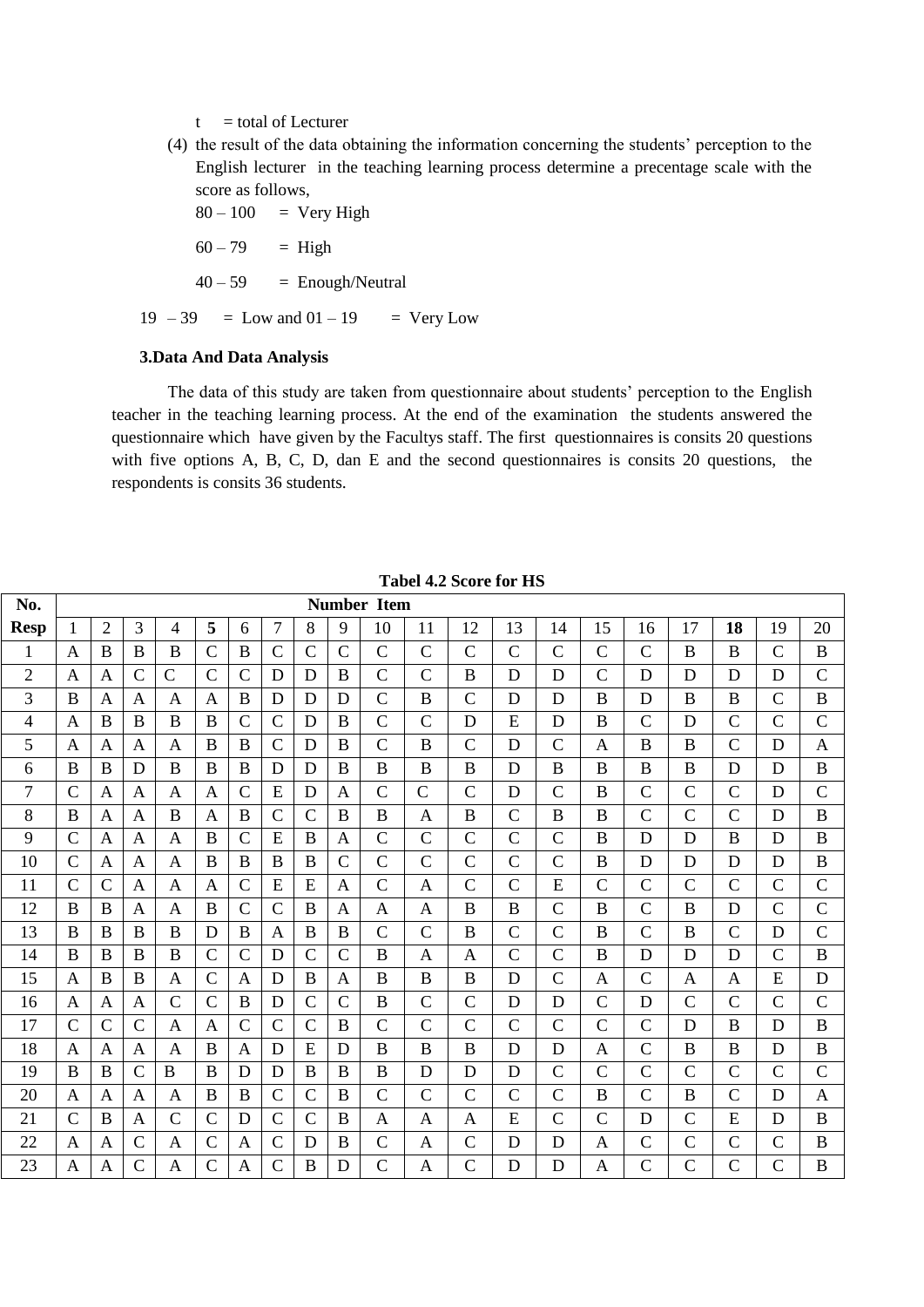| 24 | B             | D             | B            | $\mathsf{C}$  | $\mathsf{C}$  | B             | D             | $\mathcal{C}$ | B             | C | $\mathsf{C}$  | B             | $\mathbf C$   | B           | D | A            | С | C | $\mathcal{C}$ | D             |
|----|---------------|---------------|--------------|---------------|---------------|---------------|---------------|---------------|---------------|---|---------------|---------------|---------------|-------------|---|--------------|---|---|---------------|---------------|
| 25 | B             | B             | $\mathsf{C}$ | $\mathsf{C}$  | B             | $\mathcal{C}$ | $\bf{B}$      | $\mathcal{C}$ | B             | C | B             | $\mathsf{C}$  | B             | $\mathbf C$ | C | C            | С | B | $\mathcal{C}$ | $\mathcal{C}$ |
| 26 | B             | B             | A            | A             | B             | C             | $\mathcal{C}$ | D             | $\mathcal{C}$ | C | $\mathcal{C}$ | B             | D             | D           | C | C            | С | С | $\mathcal{C}$ | $\mathcal{C}$ |
| 27 | $\mathcal{C}$ | D             | $\mathsf{C}$ | $\mathcal{C}$ | $\mathcal{C}$ | D             | $\mathcal{C}$ | $\mathcal{C}$ | D             | D | D             | D             | $\mathbf C$   | B           | B | B            | B | С | $\mathcal{C}$ | D             |
| 28 | A             | A             | B            | A             | A             | B             | A             | D             | B             | B | $\mathcal{C}$ | $\mathcal{C}$ | $\mathcal{C}$ | E           | D | D            | С | C | $\mathcal{C}$ | A             |
| 29 | A             | A             | $\mathsf{C}$ | $\mathsf{C}$  | $\mathcal{C}$ | C             | $\mathcal{C}$ | $\mathcal{C}$ | $\mathcal{C}$ | C | D             | D             | $\mathsf{C}$  | D           | E | A            | A | A | A             | A             |
| 30 | B             | A             | A            | A             | $\mathcal{C}$ | C             | $\mathcal{C}$ | $\mathcal{C}$ | B             | B | $\mathcal{C}$ | C             | $\mathcal{C}$ | D           | C | $\mathsf{C}$ | С | С | $\mathcal{C}$ | A             |
| 31 | A             | A             | B            | A             | B             | C             | D             | B             | D             | C | B             | D             | $\mathbf C$   | D           | A | C            | С | C | B             | B             |
| 32 | A             | B             | $\mathsf{C}$ | $\mathsf{C}$  | D             | А             | $\mathcal{C}$ | B             | B             | A | $\mathsf{C}$  | B             | B             | A           | A | C            | A | B | D             | B             |
| 33 | A             | $\mathcal{C}$ | B            | B             | D             | A             | $\mathcal{C}$ | $\mathcal{C}$ | A             | A | $\mathcal{C}$ | C             | $\mathcal{C}$ | $\mathbf C$ | A | C            | С | D | D             | $\mathcal{C}$ |
| 34 | C             | A             | B            | A             | B             | C             | C             | D             | D             | D | B             | B             | $\mathsf{C}$  | E           | B | C            | С | B | C             | E             |
| 35 | A             | A             | B            | B             | D             | C             | B             | D             | D             | B | B             | B             | B             | A           | C | D            | B | D | D             | $\mathcal{C}$ |
| 36 | A             | B             | D            | A             | B             | B             | $\mathcal{C}$ | $\mathcal{C}$ | D             | B | $\mathsf{C}$  | B             | $\mathcal{C}$ | $\mathbf C$ | A | C            | С | С | D             | D             |
|    |               |               |              |               |               |               |               |               |               |   |               |               |               |             |   |              |   |   |               |               |

### **3 Data Analysis**

The data analysis in this study is questionnaire about students' perception to the English teacher in the teaching learning process who answer by the students. There are two tables of the data answered such as distribution of respondents based on alternative answer options and the data score of students' questionnaire.

From the table above the writer known distribution of students' answers based on the selected answer choices, so that the data can be processed the responses of the students were given a choice of score. In the table selection option A, B, C, D and E in the given score matches the score of each option with a score such as A score 5, B with a score 4, C with a score 3, D with a score 2 and E with a score 1 in which the question questionnaire there are positive and negative, negative rated each option with a score that is A with a score 1, B with a score 2, C with a score 3, D with a score 4 and E with a score 5.

| No             | Students Perception to the English<br>Teacher in the teaching learning |                |     |  |  |  |  |  |  |  |  |  |  |
|----------------|------------------------------------------------------------------------|----------------|-----|--|--|--|--|--|--|--|--|--|--|
|                |                                                                        |                |     |  |  |  |  |  |  |  |  |  |  |
|                | process<br>F                                                           |                |     |  |  |  |  |  |  |  |  |  |  |
|                | Score                                                                  |                | f.X |  |  |  |  |  |  |  |  |  |  |
|                | X                                                                      |                |     |  |  |  |  |  |  |  |  |  |  |
| 1              | 57                                                                     | $\overline{2}$ | 114 |  |  |  |  |  |  |  |  |  |  |
| $\overline{2}$ | 58                                                                     | 3              | 174 |  |  |  |  |  |  |  |  |  |  |
| 3              | 61                                                                     | $\overline{2}$ | 122 |  |  |  |  |  |  |  |  |  |  |
| 4              | 62                                                                     | 4              | 248 |  |  |  |  |  |  |  |  |  |  |
| 5              | 64                                                                     | 1              | 64  |  |  |  |  |  |  |  |  |  |  |
| 6              | 65                                                                     | 3              | 195 |  |  |  |  |  |  |  |  |  |  |
| 7              | 66                                                                     | $\overline{2}$ | 132 |  |  |  |  |  |  |  |  |  |  |
| 8              | 67                                                                     | $\overline{2}$ | 134 |  |  |  |  |  |  |  |  |  |  |
| 9              | 68                                                                     | 1              | 68  |  |  |  |  |  |  |  |  |  |  |
| 10             | 69                                                                     | 2              | 138 |  |  |  |  |  |  |  |  |  |  |

### **Tabel 3.1.1 The Data Score of Students' Questionnaire 1**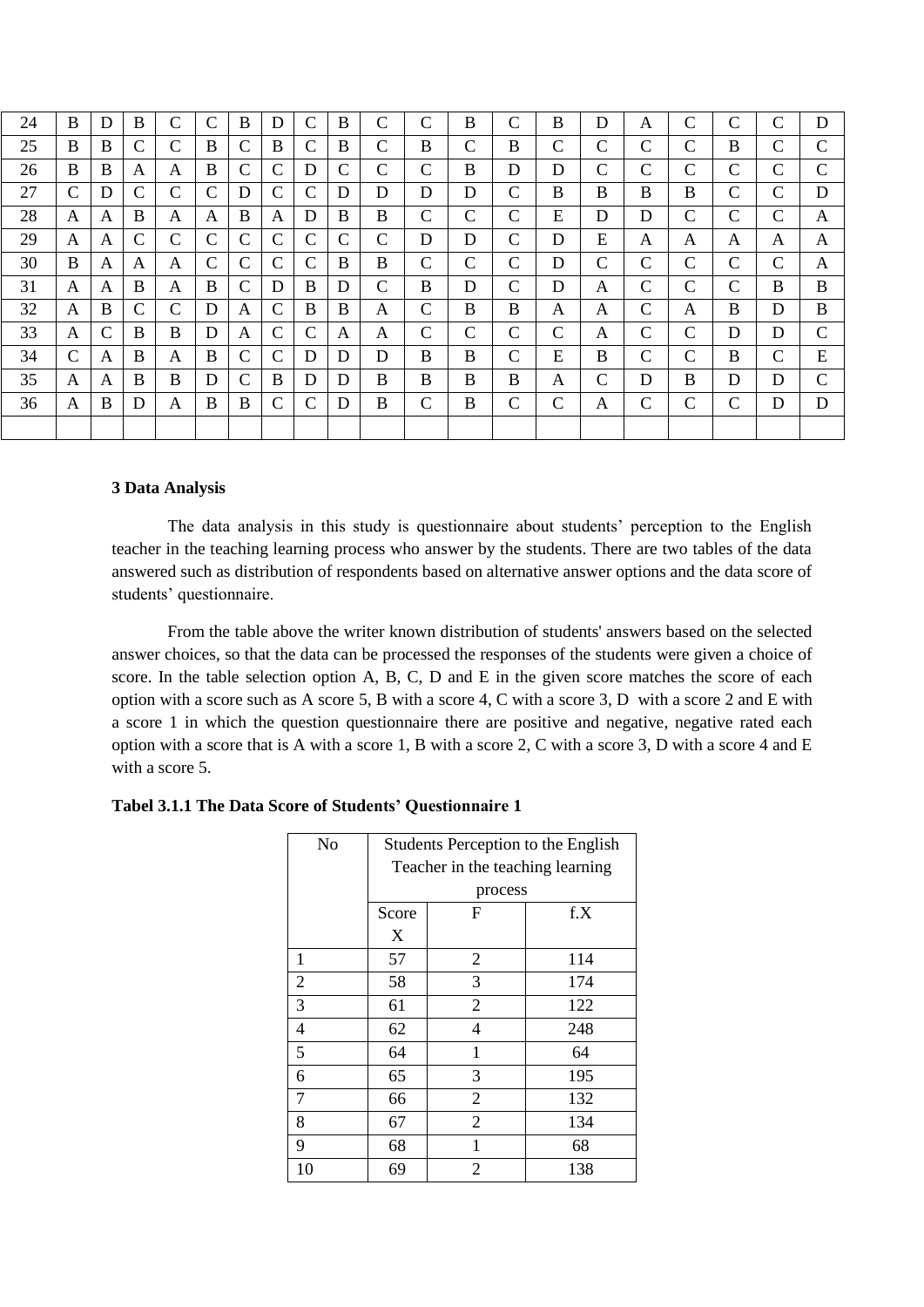| 11 | 70 | 2  | 140   |
|----|----|----|-------|
| 12 | 71 | 3  | 213   |
| 13 | 72 | 3  | 216   |
| 14 | 73 |    | 73    |
| 15 | 74 | 3  | 222   |
| 16 | 76 |    | 76    |
| 17 | 77 |    | 77    |
|    |    | 36 | 2.406 |

$$
\bar{X} = \frac{\sum x}{N}
$$

 $= 2406$ 36

$$
f_{\rm{max}}
$$

 $= 66.83$ 

From the table 3.1.1 above is based on the total number of scores obtained by questionnaire of Students' perception to the English teacher in the teaching learning process is 2.406 and the average score is 66.83 with the lowest score 57 and the highest score is 77. Based on the result of the data, students' perception to the English teacher in the teaching learning process is

| Table 3.1.2 result of questionnaire 2 |  |  |  |  |
|---------------------------------------|--|--|--|--|
|---------------------------------------|--|--|--|--|

| No.            |     |          |              | <b>Number Item and Answers to no</b> |              |          |                |              |              |            |            |            |            |     |     |     |     |     |     |     |
|----------------|-----|----------|--------------|--------------------------------------|--------------|----------|----------------|--------------|--------------|------------|------------|------------|------------|-----|-----|-----|-----|-----|-----|-----|
| <b>Res</b>     | 1   | 2        | 3            | 4                                    | 5            | 6        | $\overline{7}$ | 8            | 9            | 10         | 11         | 12         | 13         | 14  | 15  | 16  | 17  | 18  | 19  | 20  |
| $\mathbf{p}$   | no  | Y        | ye           | yes                                  | ye           | Y        | Y              | N            | ye           | <b>ves</b> | <b>ves</b> | <b>ves</b> | <b>ves</b> | yes | yes | yes | yes | yes | yes | yes |
|                |     | es       | S.           |                                      | S.           | es       | es             | $\Omega$     | S.           |            |            |            |            |     |     |     |     |     |     |     |
| $\mathbf{1}$   | no  | Y        | ye           | yes                                  | n            | N        | $\mathbf N$    | N            | $\mathbf n$  | no         | no         | yes        | yes        | yes | yes | yes | no  | yes | yes | no  |
|                |     | es       | S            |                                      | $\mathbf 0$  | $\Omega$ | $\mathbf{O}$   | $\mathbf{O}$ | $\mathbf 0$  |            |            |            |            |     |     |     |     |     |     |     |
| $\mathfrak{2}$ | no  | N        | ye           | no                                   | $\mathbf n$  | N        | $\mathbf N$    | Y            | ye           | yes        | no         | yes        | yes        | yes | no  | yes | no  | no  | yes | no  |
|                |     | $\Omega$ | S            |                                      | $\mathbf{O}$ | $\Omega$ | $\mathbf{O}$   | es           | S            |            |            |            |            |     |     |     |     |     |     |     |
| 3              | no  | N        | n            | no                                   | n            | N        | $\mathbf n$    | Y            | ye           | yes        | no         | yes        | no         | No  | no  | yes | no  | no  | no  | no  |
|                |     | $\Omega$ | $\mathbf{O}$ |                                      | $\mathbf{O}$ | $\Omega$ | $\mathbf{O}$   | es           | S            |            |            |            |            |     |     |     |     |     |     |     |
| $\overline{4}$ | no  | Y        | ye           | yes                                  | ye           | Y        | ye             | N            | Y            | no         | no         | yes        | yes        | yes | yes | yes | no  | no  | yes | yes |
|                |     | es       | S            |                                      | S            | es       | S              | $\mathbf{O}$ | es           |            |            |            |            |     |     |     |     |     |     |     |
| 5              | no  | N        | ye           | no                                   | n            | N        | $\mathbf n$    | N            | n            | no         | no         | no         | no         | no  | no  | no  | no  | no  | no  | no  |
|                |     | $\Omega$ | S            |                                      | $\mathbf{O}$ | $\Omega$ | $\mathbf{O}$   | $\mathbf{O}$ | $\mathbf{O}$ |            |            |            |            |     |     |     |     |     |     |     |
| 6              | no  | N        | Y            | yes                                  | ye           | N        | n              | Y            | $\mathbf n$  | no         | no         | no         | no         | no  | no  | no  | no  | no  | no  | no  |
|                |     | $\Omega$ | es           |                                      | S            | $\Omega$ | $\Omega$       | e            | $\mathbf{O}$ |            |            |            |            |     |     |     |     |     |     |     |
| $\overline{7}$ | yes | N        | ye           | no                                   | $\mathbf n$  | N        | $\mathbf n$    | $\mathbf N$  | $\mathbf n$  | no         | no         | no         | no         | no  | no  | no  | no  | no  | no  | no  |
|                |     | $\Omega$ | S            |                                      | $\mathbf{O}$ | $\Omega$ | $\mathbf{O}$   | $\Omega$     | $\mathbf{o}$ |            |            |            |            |     |     |     |     |     |     |     |
| 8              | no  | Y        | ye           | no                                   | $\mathbf n$  | N        | ye             | N            | ye           | yes        | yes        | yes        | yes        | yes | yes | yes | no  | yes | no  | no  |
|                |     | es       | S            |                                      | $\mathbf{O}$ | $\Omega$ | S.             | $\Omega$     | S            |            |            |            |            |     |     |     |     |     |     |     |
| 9              | yes | N        | n            | no                                   | $\mathbf n$  | N        | n              | Y            | n            | no         | no         | no         | no         | no  | no  | no  | no  | yes | no  | no  |
|                |     | $\Omega$ | $\mathbf{O}$ |                                      | 0            | $\Omega$ | $\mathbf{O}$   | es           | $\mathbf{O}$ |            |            |            |            |     |     |     |     |     |     |     |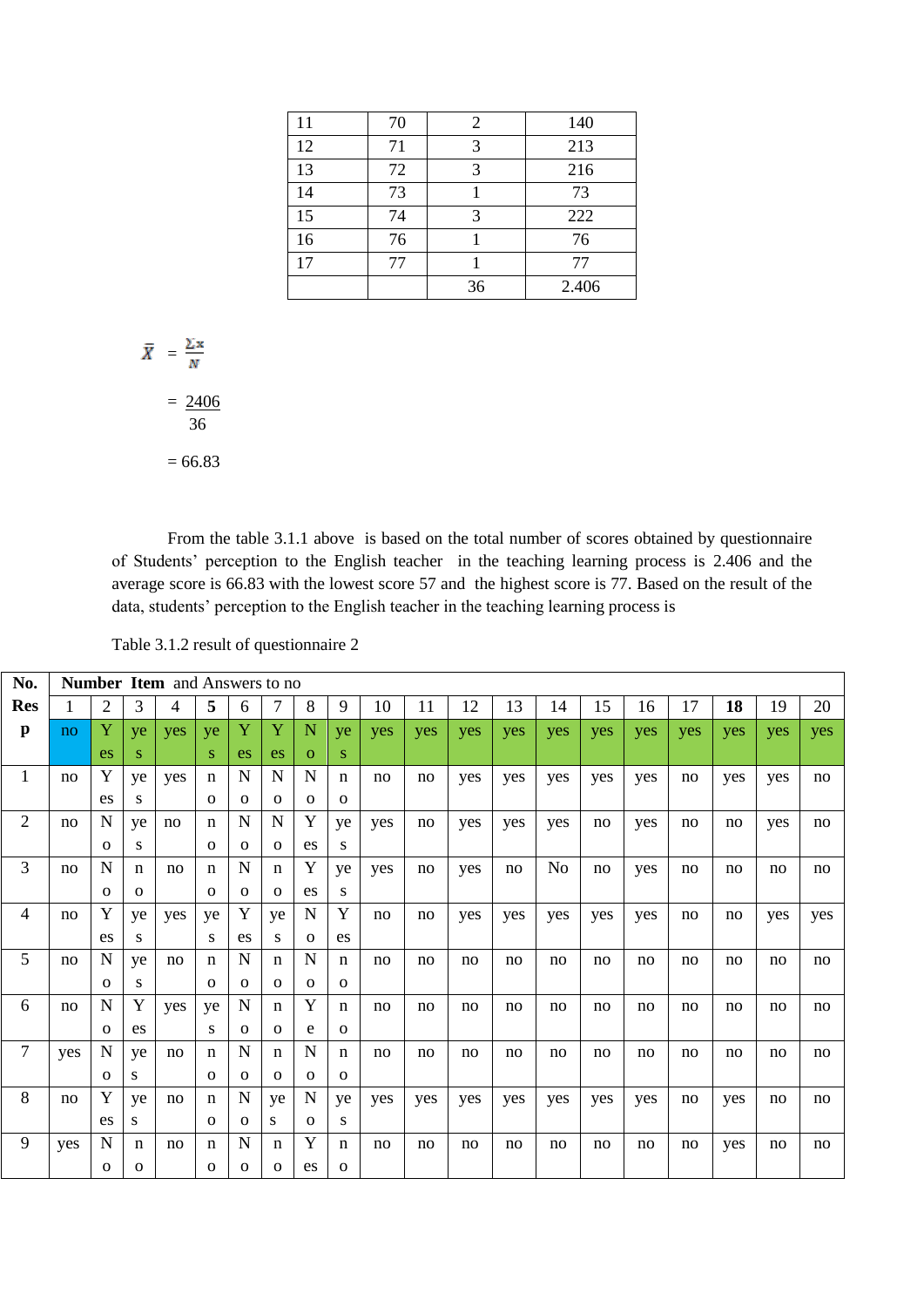| 10 | yes | N                          | ne               | yes | n                  | N                          | n                        | N                           | n                           | no  | no  | no  | no  | no             | no  | no  | no  | no  | no  | no  |
|----|-----|----------------------------|------------------|-----|--------------------|----------------------------|--------------------------|-----------------------------|-----------------------------|-----|-----|-----|-----|----------------|-----|-----|-----|-----|-----|-----|
| 11 | yes | $\mathbf 0$<br>N           | ${\bf S}$<br>ye  | yes | $\mathbf{o}$<br>ye | $\mathbf 0$<br>Y           | 0<br>ye                  | $\mathbf 0$<br>N            | $\mathbf{0}$<br>ye          | yes | yes | yes | yes | no             | yes | yes | yes | no  | yes | yes |
|    |     | $\mathbf 0$                | S                |     | S                  | es                         | S                        | $\mathbf{o}$                | S                           |     |     |     |     |                |     |     |     |     |     |     |
| 12 | yes | Y                          | ye               | yes | ye                 | Y                          | ye                       | N                           | n                           | yes | no  | yes | yes | yes            | yes | yes | yes | yes | yes | yes |
|    |     | es                         | S                |     | S                  | es                         | S                        | $\mathbf 0$                 | $\mathbf{O}$                |     |     |     |     |                |     |     |     |     |     |     |
| 13 | no  | Y<br>es                    | n<br>$\mathbf 0$ | yes | ye<br>S            | Y<br>es                    | n<br>$\mathbf 0$         | $\mathbf N$<br>$\mathbf{O}$ | n<br>$\mathbf{O}$           | no  | no  | no  | yes | yes            | yes | yes | yes | yes | yes | yes |
| 14 | no  | Y                          | ye               | yes | ye                 | Y                          | ye                       | Y                           | n                           | yes | no  | yes | yes | yes            | yes | yes | yes | yes | yes | yes |
|    |     | es                         | S                |     | S                  | es                         | S                        | es                          | 0                           |     |     |     |     |                |     |     |     |     |     |     |
| 15 | no  | $\mathbf N$<br>$\mathbf 0$ | ye<br>S          | no  | n<br>0             | N<br>$\mathbf 0$           | n<br>$\mathbf 0$         | $\mathbf N$<br>$\mathbf 0$  | n<br>0                      | no  | yes | yes | no  | no             | yes | yes | no  | yes | no  | no  |
| 16 |     |                            |                  |     |                    |                            |                          |                             |                             |     |     |     |     |                |     |     |     |     |     |     |
| 17 |     |                            |                  |     |                    |                            |                          |                             |                             |     |     |     |     |                |     |     |     |     |     |     |
| 18 |     |                            |                  |     |                    |                            |                          |                             |                             |     |     |     |     |                |     |     |     |     |     |     |
| 19 | no  | ${\bf N}$                  | ye               | yes | ye                 | N                          | n                        | N                           | n                           | yes | yes | yes | no  | No             | yes | no  | no  | no  | no  | no  |
| 20 | yes | 0<br>$\mathbf N$           | S<br>n           | no  | S<br>n             | $\mathbf 0$<br>N           | $\mathbf 0$<br>ye        | $\mathbf 0$<br>N            | $\mathbf 0$<br>ye           | yes | yes | yes | yes | yes            | yes | yes | yes | yes | yes | yes |
|    |     | $\mathbf 0$                | $\mathbf 0$      |     | $\mathbf{o}$       | $\mathbf 0$                | S                        | $\mathbf 0$                 | S                           |     |     |     |     |                |     |     |     |     |     |     |
| 21 | yes | $\mathbf N$                | ye               | yes | y                  | N                          | n                        | N                           | n                           | yes | no  | yes | yes | yes            | no  | yes | yes | no  | no  | yes |
|    |     | $\mathbf 0$                | ${\bf S}$        |     |                    | $\mathbf 0$                | $\mathbf 0$              | $\mathbf 0$                 | $\mathbf{0}$                |     |     |     |     |                |     |     |     |     |     |     |
| 22 | no  | Y                          | ye               | no  | ye                 | Y                          | ye                       | N                           | ye                          | no  | yes | yes | yes | yes            | yes | no  | yes | yes | no  | no  |
|    |     | es                         | S                |     | ${\bf S}$          | es                         | S                        | $\mathbf{o}$                | ${\bf S}$                   |     |     |     |     |                |     |     |     |     |     |     |
| 23 |     |                            |                  |     |                    |                            |                          |                             |                             |     |     |     |     |                |     |     |     |     |     |     |
| 24 | no  | $\mathbf N$<br>0           | ye<br>S          | yes | n<br>O             | Y<br>es                    | n<br>$\mathbf 0$         | Y<br>es                     | ye<br>S                     | no  | yes | yes | yes | yes            | no  | no  | no  | no  | no  | no  |
| 25 | no  | Y                          | ye               | no  | ye                 | N                          | n                        | Y                           | n                           | no  | yes | yes | no  | No             | no  | yes | yes | yes | no  | yes |
|    |     | es                         | S                |     | S                  | $\mathbf 0$                | $\mathbf 0$              | es                          | $\mathbf{0}$                |     |     |     |     |                |     |     |     |     |     |     |
| 26 | no  | $\mathbf N$                | ye               | yes | ye                 | Y                          | ye                       | N                           | ye                          | yes | yes | yes | yes | yes            | yes | yes | yes | yes | yes | yes |
|    |     | O                          | S                |     | S                  | es                         | ${\bf S}$                | $\mathbf{o}$                | S                           |     |     |     |     |                |     |     |     |     |     |     |
| 27 |     |                            |                  |     |                    |                            |                          |                             |                             |     |     |     |     |                |     |     |     |     |     |     |
| 28 | no  | ${\bf N}$<br>$\mathbf 0$   | ye<br>S          | yes | ye<br>${\bf S}$    | $\mathbf N$<br>$\mathbf O$ | $\mathbf n$<br>${\bf O}$ | $\mathbf N$<br>$\mathbf O$  | $\mathbf n$<br>$\mathbf{O}$ | yes | yes | no  | yes | yes            | yes | yes | yes | yes | yes | yes |
| 29 |     |                            |                  |     |                    |                            |                          |                             |                             |     |     |     |     |                |     |     |     |     |     |     |
| 30 | no  | Y                          | ye               | yes | n                  | Y                          | n                        | N                           | ye                          | yes | no  | yes | yes | yes            | yes | yes | yes | yes | yes | yes |
|    |     | es                         | S                |     |                    | es                         | $\mathbf O$              | $\mathbf O$                 | ${\bf S}$                   |     |     |     |     |                |     |     |     |     |     |     |
| 31 | no  | ${\bf N}$                  | ye               | yes | ye                 | Y                          | ye                       | Y                           | n                           | no  | yes | yes | yes | yes            | no  | no  | no  | no  | no  | no  |
|    |     | $\mathbf 0$                | ${\bf S}$        |     | S                  | es                         | ${\bf S}$                | es                          | $\mathbf 0$                 |     |     |     |     |                |     |     |     |     |     |     |
| 32 | no  | Y                          | ye               | yes | n                  | Y                          | ye                       | N                           | ye                          | yes | yes | yes | yes | yes            | yes | yes | yes | yes | yes | yes |
|    |     | es                         | S                |     | $\mathbf{O}$       | es                         | ${\bf S}$                | $\mathbf 0$                 | ${\bf S}$                   |     |     |     |     |                |     |     |     |     |     |     |
| 33 | no  | Y                          | ye               | yes | ye                 | Y                          | ye                       | N                           | n                           | yes | yes | yes | yes | yes            | no  | yes | yes | no  | yes | yes |
|    |     | es                         | ${\bf S}$        |     | ${\bf S}$          | es                         | ${\bf S}$                | $\mathbf 0$                 | o                           |     |     |     |     |                |     |     |     |     |     |     |
|    |     |                            |                  |     |                    |                            | ye<br>${\bf S}$          |                             |                             |     |     |     |     |                |     |     |     |     |     |     |
| 34 | yes | Y                          | ye               | yes | n                  | N                          | $\mathbf n$              | N                           | n                           | yes | no  | no  | no  | N <sub>0</sub> | no  | yes | yes | yes | yes | no  |
|    |     | es                         | S                |     | $\mathbf O$        | $\mathbf 0$                | ${\bf O}$                | $\mathbf 0$                 | $\mathbf{0}$                |     |     |     |     |                |     |     |     |     |     |     |
| 35 | no  | Y                          | ye               | yes | ye                 | N                          | ye                       | $\mathbf N$                 | $\mathbf n$                 | yes | yes | yes | yes | yes            | yes | yes | yes | yes | yes | yes |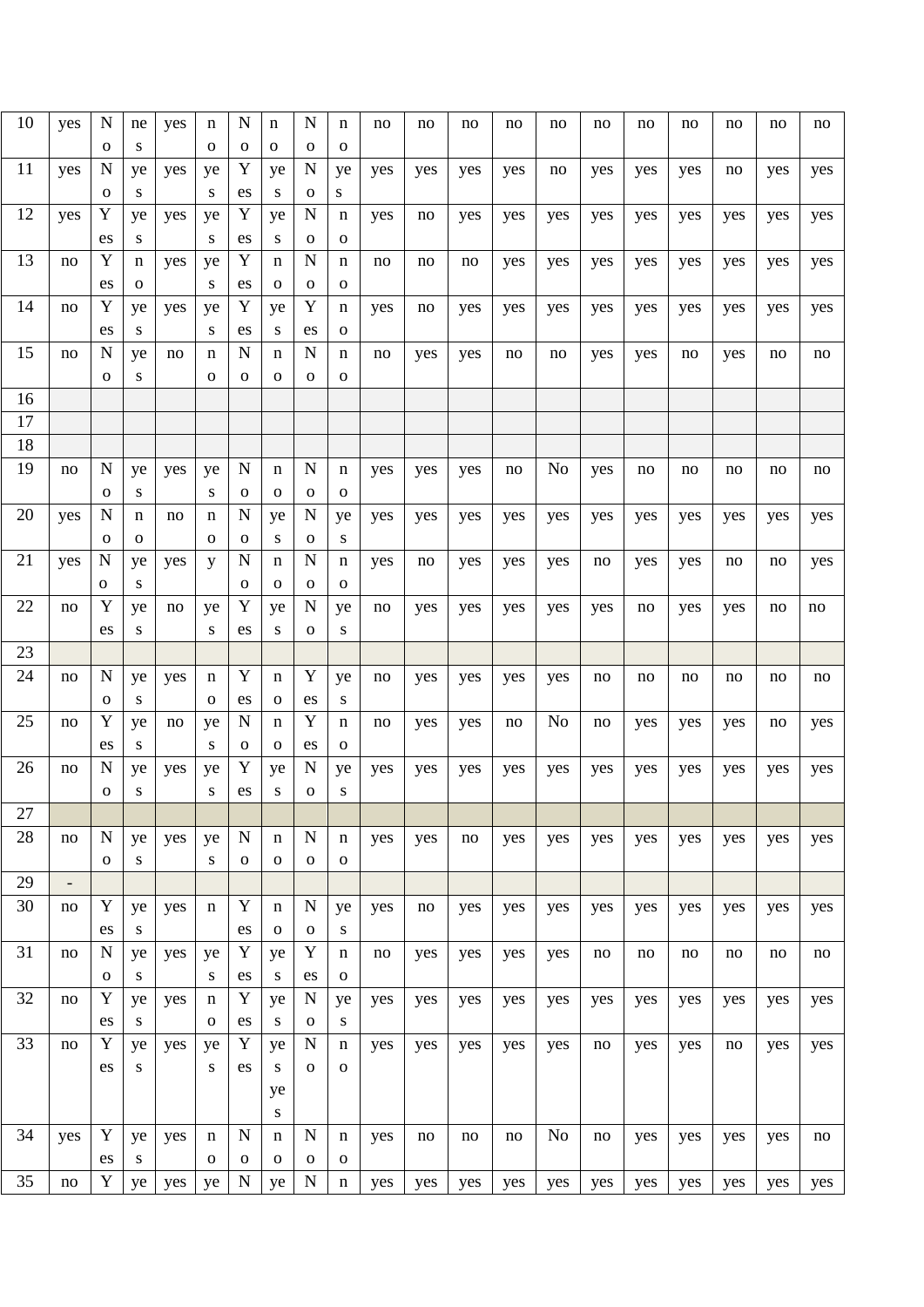|    |    | es           | S.          |    | S.           | $\overline{0}$ | $\mathbf{s}$   | $\overline{O}$ | $\overline{0}$ |    |    |    |    |    |    |    |    |    |    |    |
|----|----|--------------|-------------|----|--------------|----------------|----------------|----------------|----------------|----|----|----|----|----|----|----|----|----|----|----|
| 36 | no | N            | $\mathbf n$ | no | $\mathbf n$  | $\mathbf N$    | n              | $\mathbf N$    | $\mathbf n$    | no | no | no | no | No | no | no | no | no | no | no |
|    |    | $\mathbf{O}$ | $\Omega$    |    | $\mathbf{O}$ | $\mathbf{O}$   | $\overline{O}$ | $\overline{O}$ | $\overline{0}$ |    |    |    |    |    |    |    |    |    |    |    |

There are 6 students that did not answer the questioner at all so only 30 students that give responses .

3.1.3 Table scores :

| No             |                           |                                  | Students Perception to the English |  |  |  |
|----------------|---------------------------|----------------------------------|------------------------------------|--|--|--|
|                |                           | Teacher in the teaching learning |                                    |  |  |  |
|                |                           | process                          |                                    |  |  |  |
|                | Score                     | $\overline{F}$                   | f.X                                |  |  |  |
|                | $\boldsymbol{\mathrm{X}}$ |                                  |                                    |  |  |  |
| $\mathbf{1}$   | 5                         | $\overline{2}$                   | 10                                 |  |  |  |
| $\overline{c}$ | 20                        | 3                                | 60                                 |  |  |  |
| 3              | 25                        | $\mathbf{1}$                     | 25                                 |  |  |  |
| $\overline{4}$ | 40                        | $\mathbf 1$                      | 40                                 |  |  |  |
| 5              | 45                        | 3                                | 145                                |  |  |  |
| 6              | 50                        | 4                                | 200                                |  |  |  |
| $\overline{7}$ | 55                        | $\overline{2}$                   | 110                                |  |  |  |
| 8              | 60                        | $\mathbf{1}$                     | 60                                 |  |  |  |
| 9              | 70                        | $\overline{2}$                   | 140                                |  |  |  |
| 10             | 75                        | $\overline{2}$                   | 150                                |  |  |  |
| 11             | 80                        | $\mathfrak{2}$                   | 160                                |  |  |  |
| 12             | 85                        | 3                                | 255                                |  |  |  |
| 13             | 90                        | $\overline{2}$                   | 180                                |  |  |  |
| 14             | 95                        | $\mathbf{2}$                     | 190                                |  |  |  |
| 15             | $\boldsymbol{0}$          | 6                                |                                    |  |  |  |
|                |                           | 36                               | 1.725                              |  |  |  |

$$
\bar{X} = \frac{\sum x}{N}
$$

 $= 1725$ 36

 $= 47.91$ 

From the table 3.1.3 above is based on the total number of scores obtained by questionnaire of Students' perception to the English teacher in the teaching learning process is 1.725 and the average score is 47.91 with the lowest score 5 and the highest score is 95. Based on the result of the data, students' perception to the English teacher in the teaching learning process is 47.91

First questionnaire score 66.83 + second questionnaire score 47.83

2

= perception scores is 57.33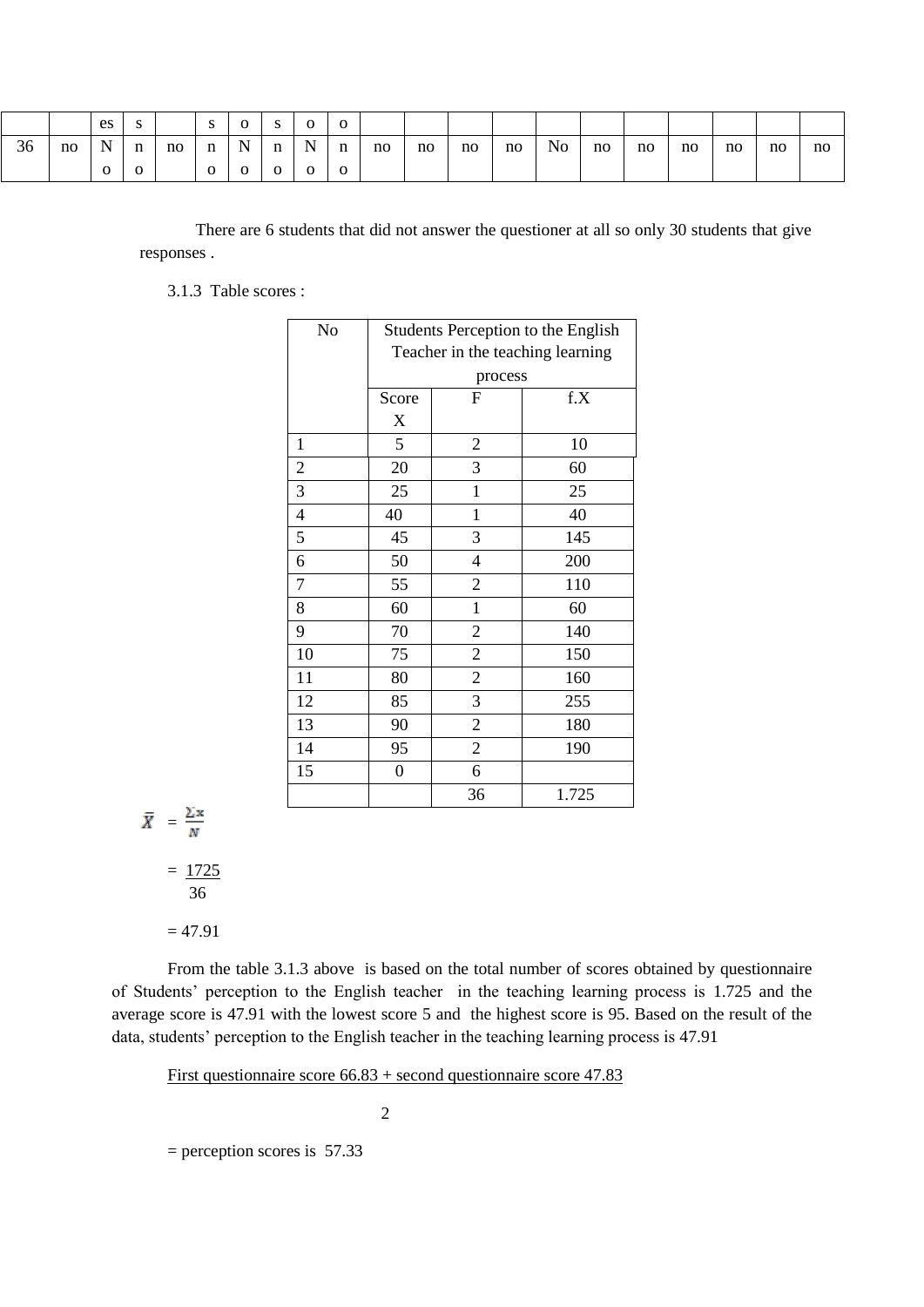From the scores of perception, lecturer of English in Music Department in 2014-2015 academic year is 57.33. Based on score scale this is considered on the level of enough. The perception should be improved.

## **4. Conclusions**

After collectting and analysing the data, the conclusions are given below:

- 1. The students' perception to the English lecturer in the teaching learning process is 57.33 (Enough ).
- 2. The students who want to study have enough perception to the English lecturer.
- 3. The students who are not want to study have a low perception to the English lecturer.

### **Suggestions**

By considering the research findings and the conclusions, there are some suggestions stated as follows:

- 1) perception of students is considered low, so to improve the perception English lecturer: lecturer must have creativity in communicating in teaching and good performance and good relationship with the students specifically as an English lecturer so that the students not feeling burdened in doing the assignment.
- 2) perception research is important so further research it will be continuously to other subject, to get the comprehensive result more about students' perception to the English lecturer in the teaching learning process.

#### **REFERENCES**

.

Aggarwal J.C.(2008). *Principle, Method and Techniques of Teaching:* New

York. America Handbooks.

Arrikunto S.(2002). *Prosedur Penelitian: Suatu Pendekatan Praktik*. Jakarta: Rineka Cipta.

Branca.(1965). *Perceptipn reactions to stimuli*. Unpublished doctoral

dissertaion, University of Mchigan.

- Brown H Douglas. (1980). *Principles Of Language Learning and Teaching*. New York. University of Illinois.
- Cauhan S.S.(2008). *Innovations in Teaching Learning Process*. United State. America Handbooks.

Clark,L.H., and Star,I.S.(1986). *Secondary and Middle School Teaching* 

 *Methods*, 5thed.New York; Macmilan.

James, William.(1980). *The Principles of Learnig*, Vol 1. New York: Dover Publications.